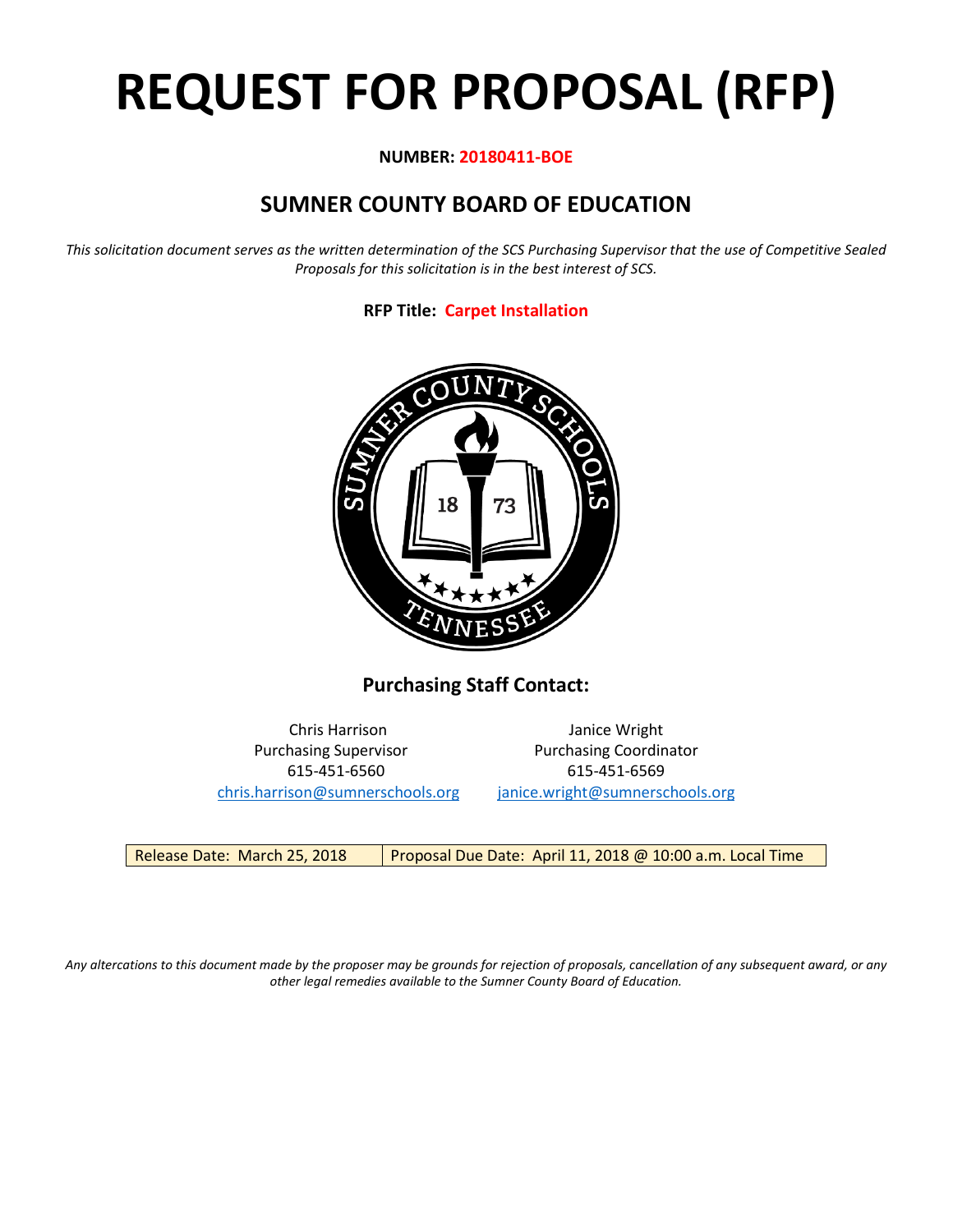# **NOTICE TO PROPOSERS**

There may be one or more amendments to this RFP. In order to receive communication for any such amendments issued specifically to this RFP, the proposer must provide a Notice of Intent to Propose to the Sumner County Board of Education (SCS) Purchasing Department. The proposer must utilize this form when submitting notice. The notice may be sent by email to: Purchasing Office, purchasing@sumnerschools.org. SCS will send amendments only to those proposers which complete and return this information by the deadline list in the RFP Schedule of Events (Section 4).

| <b>RFP Number:</b>      | 20180411-BOE Carpet Installation |
|-------------------------|----------------------------------|
| Company Name:           |                                  |
| <b>Mailing Address:</b> |                                  |
|                         |                                  |
|                         |                                  |
| Phone Number:           |                                  |
| <b>Contact Person:</b>  |                                  |
| <b>Email Address:</b>   |                                  |
| Authorized Signature    |                                  |
| <b>Printed Name</b>     |                                  |
| Date                    |                                  |

Emailed amendments will be sent in a Microsoft Word (Office for Windows) or Portable Document Format (pdf) format. Any alterations to the document made by the proposer may be grounds for rejection of proposal, cancellation of any subsequent award or any other legal remedies available to the Sumner County Board of Education.

Amendments will also be posted on the SCS website **https://sumnerschools.org/index.php/current-bids-and-rfps** and attached to the solicitation listing as a PDF or WORD file. Check the particular solicitation on the Current Bids and RFPs webpage for any posted amendments.

By completing and returning this form, the Proposer has expressed its intent to provide a proposal for **20180411-BOE Carpet Installation.**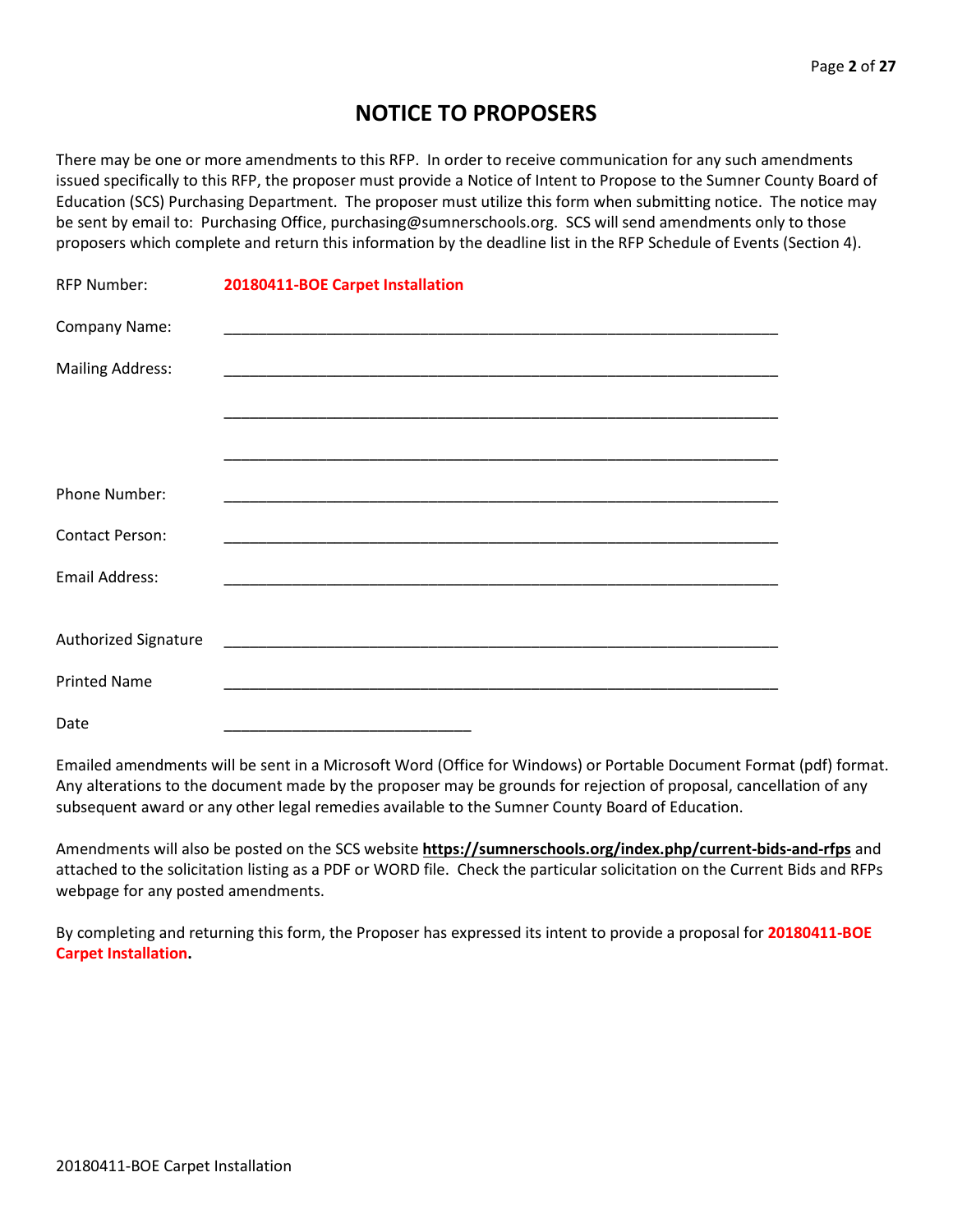# **TABLE OF CONTENTS**

- 1. Introduction/Overview
	- 1.1. Purpose
	- 1.2. Contact Information
- 2. Requirements
	- 2.1. Contract Term
	- 2.2. Scope of Work/Specifications
	- 2.3. Contactor Obligations
- 3. Source Selection and Contract Award
- 4. Schedule of Events
- 5. Instructions for Proposal
	- 5.1. Required Forms
	- 5.2. New Vendors
	- 5.3. Acknowledgement of Insurance Requirements
	- 5.4. Clarification and Interpretation of RFP
	- 5.5. Proposal Package
	- 5.6. Delivery of Proposals
	- 5.7. Evaluation of Proposals
	- 5.8. Request for Clarification of Proposals
	- 5.9. Protests

# 6. Attachments

- 6.1. Contact Information
- 6.2. Bid Form/Certification
- 6.3. References
- 6.4. Certification Regarding Debarment or Suspension
- 6.5. Condition of Submitting Proposal
- 6.6. Statement of Non-Collusion
- 6.7. Attestation Re Personnel
- 6.8. Drug Free Workplace Affidavit
- 6.9. IRS Form W-9
	- \**An online, fillable version can be found at https://www.irs.gov/pub/irs-pdf/fw9.pdf*
- 6.10. Standard Terms & Conditions
- 6.11. Vendor Checklist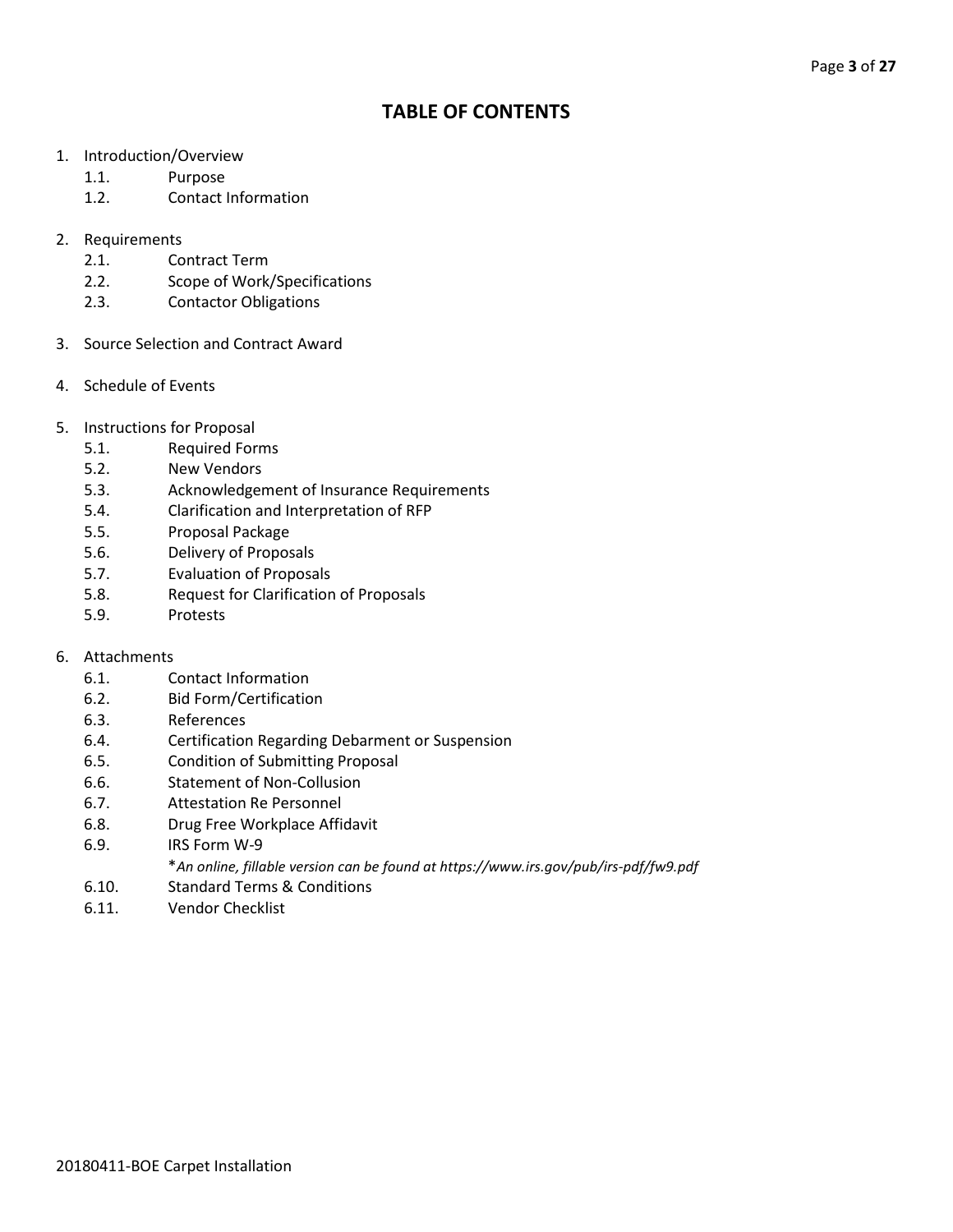# 1. Introduction/Overview

# 1.1. Purpose

The Sumner County Board of Education (SCS) is requesting sealed proposals to secure unit pricing for the installation of carpet at various locations throughout the district.

# 1.2. Contact Information

Unauthorized contact regarding this RFP with employees or officials of SCS other than the Purchasing Supervisor named below may result in disqualification from this procurement process.

Interested parties must direct all communication regarding this RFP to the Purchasing Supervisor, who is SCSs only official point of contact for this RFP.

Chris Harrison Purchasing Supervisor 1500 Airport Road Gallatin, TN 37066 (615) 451-6560 chris.harrison@sumnerschools.org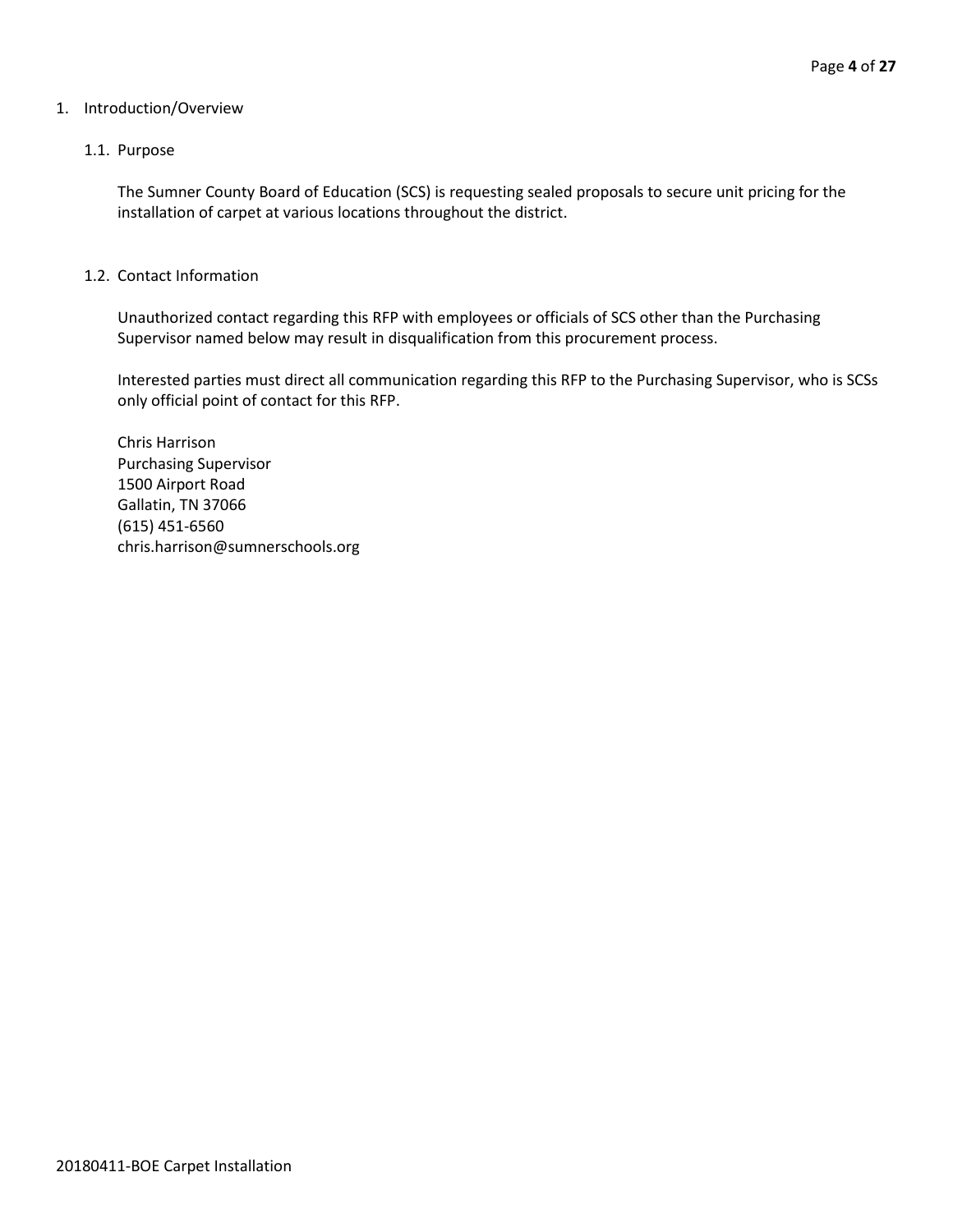# 2. Requirements

# 2.1. Contract Term

- 2.1.1.1. It is the intention of SCS to award a contract that will be valid for a term beginning April 17, 2018 and ending June 30, 2019. SCS reserves the right to extend the contract for an additional two, one-year terms: July 1, 2019 – June 30, 2020 and July 1, 2020 – June 30, 2021. SCS shall accept a request for price increase at the beginning of each new contract term. The price increase request must be submitted sixty (60) days prior to the expiration of the contract.
- 2.2. Scope of Work / Specifications
	- A. Site Visit
		- 1. The Contractor shall field measure and check all areas designated to receive carpet and cove base. Requests for change orders will not be approved for measurement errors by the Contractor.
		- 2. The Contractor's project manager will meet with SCS staff, as required, to review progress and provide necessary guidance.
	- B. General Carpet Removal Requirements
		- 1. Remove existing carpet and cove base and dispose of all debris off-site.
		- 2. Scrape glue smooth, including glue next to the wall.
	- C. General Installation Requirements
		- 1. Follow the manufacturer's instructions and recommendations for all flooring products and installation materials.
		- 2. Install flooring under open-bottom obstructions and under removable flanges and furnishings, into alcoves and closets of each space.
		- 3. Install tight against wall, columns and cabinets so the entire floor area is covered with flooring material.
		- 4. Cutting shall be done in accordance with the manufacturer's recommendations, using the tools designed for the flooring being installed.
		- 5. Edges shall be butted together with the proper pressure to produce the tightest joint possible without distortion.
		- 6. Surface Preparation: Carpet
			- a. Use leveling compound, where needed, that is compliant with the glue and carpet manufacturer's recommendations. Smooth areas to uniformity.
			- b. Thoroughly clean the area of all loose debris.
		- 7. Surface Preparation: Cove Base
			- a. Area is to be dry and clean, free of dirt, dust, oil, wax or other foreign matter with will interfere with a good bond.
		- 8. Installation: Carpet
			- a. Layout and plan the area to be carpeted by preparing a seaming plan. The seaming plan shall reflect a minimal number of seams as possible. SCS must approve the seam plan
			- b. Check the plan against the available roll lengths and dye-lot numbers to ensure all rolls are the same dye-lot. Using more than one dye-lot in the same room or open area is not permitted.
			- c. Plan seam locations so that no perpendicular seams occur at door openings.
			- d. Seams shall run with flow of traffic as best as possible.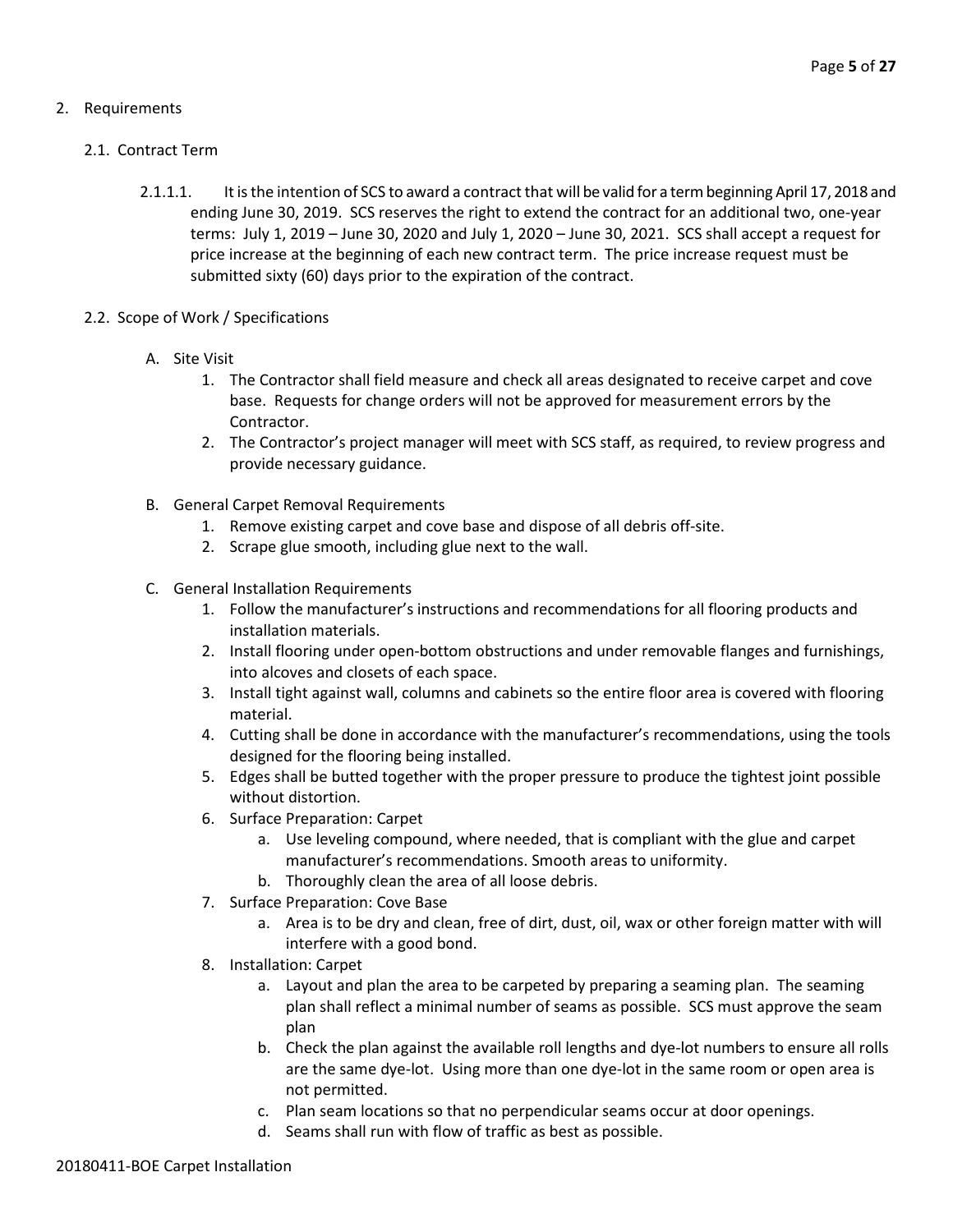- e. Carpet shall be glued directly to the existing floor surface in accordance with the manufacturer's instructions.
- f. All carpet shall be installed with pile-lay in the same direction except when directed by SCS staff.
- 9. Installation: Cove Base
	- a. Cove base shall be installed after the flooring is complete in accordance with the manufacturer's instructions.
	- b. Plan seam locations so that no seams end on outside corners.
	- c. Check each carton of base for dye-lot numbers to assure there is no mixing of dye-lots during installation.
- D. Materials
	- 1. Carpet: EF Contract Fiesta II (FST2)
		- a. Includes iLoc Moisture Backing
		- b. SCS shall have the option to choose from the full color line at the proposed price.
		- c. See Attachment "A" for manufacturer's specification sheet.
	- 2. Cove Base: Flexco Base 2000
		- a. SCS shall have the option to choose from the full color line at the proposed price.
		- b. See Attachment "B-1 and B-2" for manufacturer's specification sheet.
- 2.3. Standard Contractor Obligations
	- 2.3.1.1. Shall provide and obtain all necessary materials, equipment and labor to perform all items listed in the Scope of Work.
	- 2.3.1.2. Shall provide and obtain all necessary permits with Local, County, etc. agencies as required by law and as required in the Scope of Work.
	- 2.3.1.3. Shall schedule all necessary inspections with Local, County, etc. agencies as required by law.
	- 2.3.1.4. Shall dispose of all generated waste materials in compliance with all Local, State and Federal guidelines, regulations and requirements.
	- 2.3.1.5. Shall have property trained and experienced staff to facilitate the services specified in the Scope of Work. If applicable, the Contractor shall provide documentation that staff has received the manufacturers' certification to complete the services specified in the Statement of Work.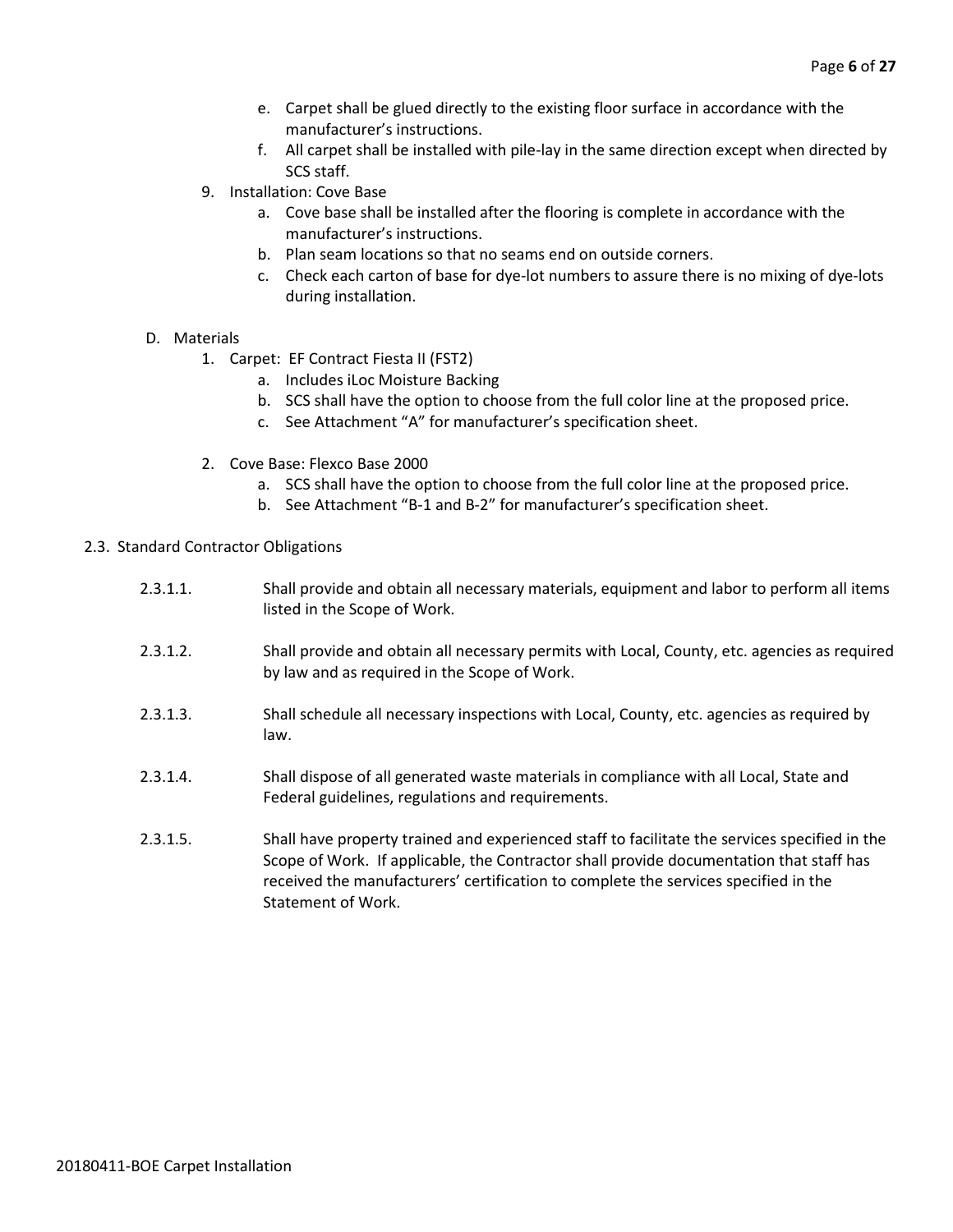# **ATTACHMENT "A"**

# **Fiesta II**



**PST14** 





| Style Code              | PST <sub>2</sub>                                     |  |
|-------------------------|------------------------------------------------------|--|
| <b>Specifications</b>   |                                                      |  |
| Construction            | <b>Textured Loop</b>                                 |  |
| Yarn Content            | Avalar® Nylon                                        |  |
| Dye Method              | Solution / Space Dye                                 |  |
| Machine Gauge           | 1/10 h                                               |  |
| Stitch Count            | 10.0 S.P.I                                           |  |
| Average Density         | 9,882                                                |  |
| Finished Pile Thickness | 0.102 h                                              |  |
| Yarn Weight Tufted      | $28$ oz/y $d^2$                                      |  |
| Secondary Backing       | Woven Polypropylene                                  |  |
| <b>Width</b>            | 12 代                                                 |  |
| Pattern Repeat          |                                                      |  |
| <b>Performance</b>      |                                                      |  |
| Static Control          | Less Than 3.5 K.V. Step                              |  |
| Flame Resistance        | Passes (DOC FF-1-70)                                 |  |
| Radiant Panel           | Class 1 (ASTM E-648)                                 |  |
| Smoke Density           | Less Than 450 (ASTM E-662)                           |  |
| Soll Resistance         | Commercial Anti-Soil Protection                      |  |
| Stah Resistance         | Commercial Stain Protection                          |  |
| CRIGreen Label Plus     | Certification # GLP7078                              |  |
| Environmental           | Proud member of the EPA's Green<br>Power Partnership |  |
| <b>Odor Reduction</b>   | Puralex®                                             |  |
| <b>Warranties</b>       |                                                      |  |
| Wear                    | 10 Year Limited                                      |  |
| <b>Static</b>           | <b>Uletime Limbed</b>                                |  |

**EF** Contract

Specifications are based on averages from manufacturing processes and may vary within normal industry tolerances. Components may be changed without notice due to raw material shortages and/or technological advances. Such variances do not affect performance.

201 Princeton Blvd. PO Box 1110 Adairsville, GA 30103  $(800)$  451-1250

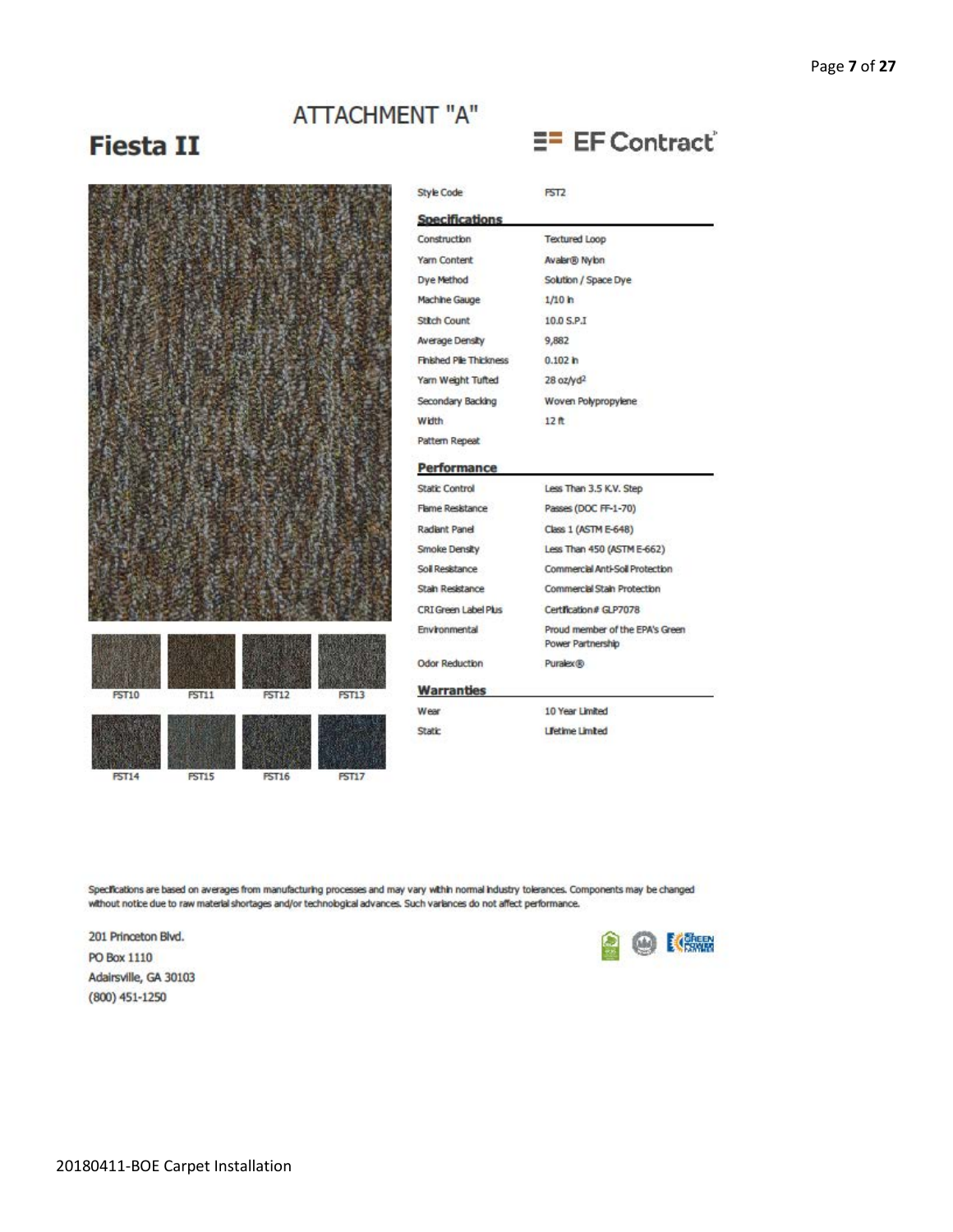# **ATTACHMENT "B-1"**



# 1. PRODUCT NAME<br>Base 2000<sup>ms</sup> Wall Base, 4" Cove

#### 2. COMPANY INFORMATION

**Flexco Corporation** 1401 East 6<sup>th</sup> Street Tuscumbia, AL, USA 35674 Phone: (256) 383-7474; (800) 633-3151 Fax: (256) 381-0322; (800) 346-9075 Email: info@flexcofloors.com, technical@flexcofloors.com Internet: www.flexcofloors.com

#### **3. PRODUCT DESCRIPTION**

STM F 1861, Type TP, Group 2, Styles B<br>Thermoplastic Rubber Formulation designed to meet or exceed the above-mentioned standard specification for Resilient Wall Base. Inside and Outside corners are available with a nominal 3" return.



Available in 48" Lengths and 120' Coils

**Color Sample:** 



# Submittal soecification

#### **4. TECHNICAL DATA**

4. I ECHINOIRE D'AIX.<br>ASTM E 84 (NFPA 255), Flame Spread - Class A.<br>ASTM E 648 (NFPA 253), Critical Radiant Flux - Class 1 < .45  $W/cm<sup>2</sup>$ 

ASTM E 662 (NFPA 258), Smoke Generation - Passes < 450 CAN/ULC-S102.2, Surface Burning - FSR 10, SDC 60 ASTM F 1861- Meets or exceeds all requirements including heat & light aging, chemical resistance and dimensional stability

5. LEED INFORMATION

May contribute to LEED® CI and NC credits MR 4, MR 5 and MR 6 For detailed LEED information see flexco.ecoscorecard.com

#### **6 INSTALLATION**

Maintain the installation area, wall base, and adhesive between 65° F and 85° F for at least 48 hours before installation, during installation, and after the installation. Use only on structurally sound interior wall surfaces such as dry plaster, cured drywall, exterior grade plywood, concrete and masonry that are clean, smooth, dry and structurally sound. All surfaces must be free from moisture, alkali, old adhesive, dust dirt, wax, oil, grease, loose paint or plaster, nonporous wall coverings or paints and other extraneous coatings or materials that could prevent a successful bond. Any rough or uneven surfaces may telegraph through the wall base. Refer to Vinyl Wall Base Installation instructions for detailed information.

#### 7. ADHESIVES

Adhesive for Porous Substrates<br>1100 Wall Base Adhesive is a premium solvent free Acrylic<br>adhesive with aggressive wet suction grip for all Flexco Wall Base

products. Coverages are described on the 1100 Wall Base Adhesive quick spec. **Adhesive for Non-Porous Substrates** 

Use a premium contact adhesive for installation over all nonporous substrates such as metal, FRP panels, etc.

#### 8. PRODUCT MAINTENANCE

Refer to Flexco Base 2000 Wall Base Maintenance Information for detailed instructions

#### 9. AVAILABILTY AND COST

Products are available through Flexco distributors. Contact Flexco Customer Service or visit www.flexcofloors.com for a list of distributors.

**10. LIMITED WARRANTY** Limited Two (2) Year Warranty





Page 1 of 1 | © FLEXCO Corporation, Printed in the U.S.A. | P: (800) 633-3151 E: technical@flexcofloors.com | February 17, 2015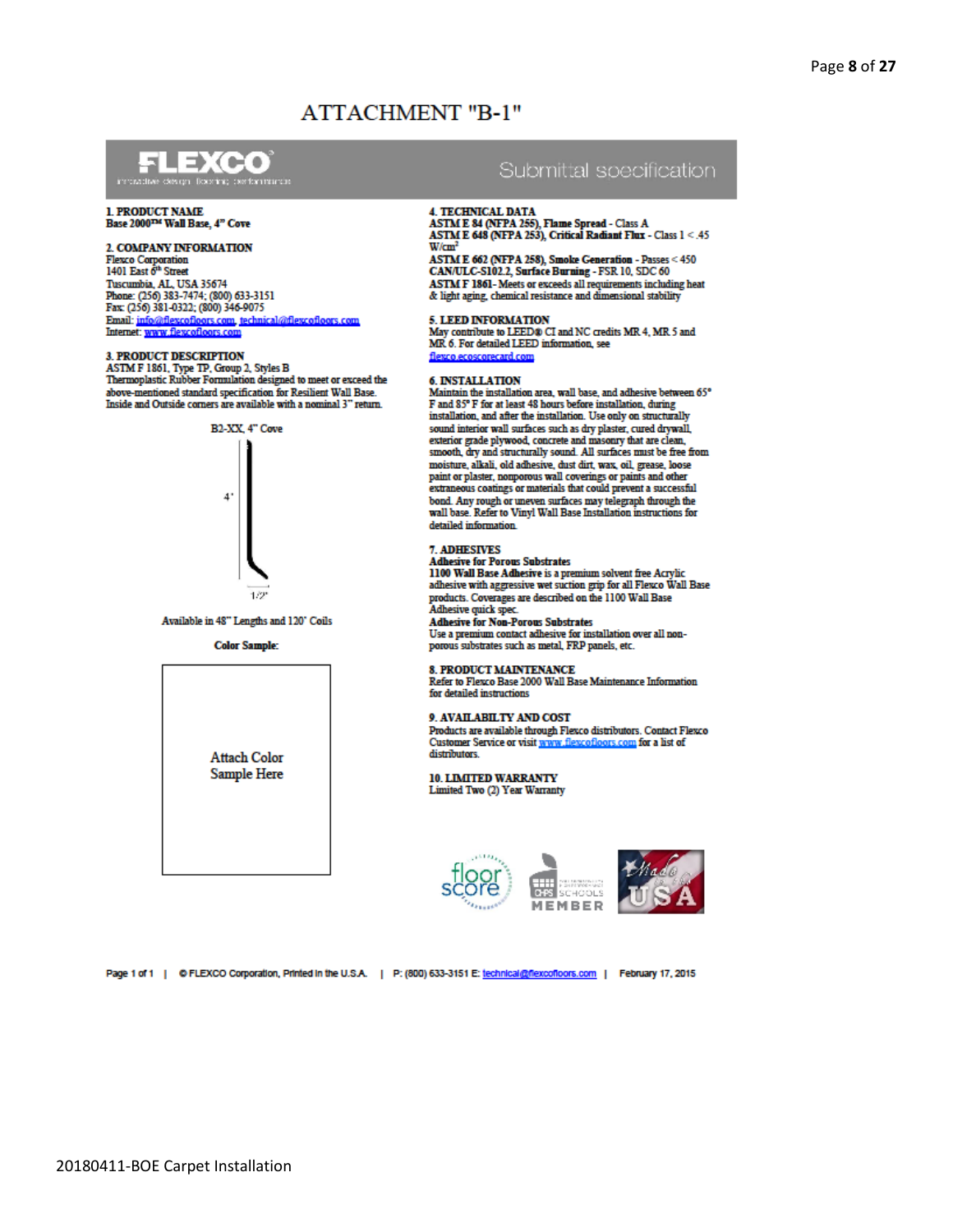# **ATTACHMENT "B-2"**



# 1. PRODUCT NAME<br>Base 2000TM Wall Base, 6" Cove

#### 2. COMPANY INFORMATION

**Flexco Corporation** 1401 East 6<sup>th</sup> Street Tuscumbia, AL, USA 35674 Phone: (256) 383-7474; (800) 633-3151 Fax: (256) 381-0322; (800) 346-9075 Email: info@flexcofloors.com. technic al@flexcofloors.com Internet: www.flexcofloors.com

#### **3. PRODUCT DESCRIPTION**

STM F 1861, Type TP, Group 2, Styles B<br>Thermoplastic Rubber Formulation designed to meet or exceed the above-mentioned standard specification for Resilient Wall Base. Outside corners are available with a nominal 3" return.



Available in 48" Lengths and 120" Coils

**Color Sample:** 



# Submittal soecification

#### **4. TECHNICAL DATA**

4. I ECHINOIRE D'AIX.<br>ASTM E 84 (NFPA 255), Flame Spread - Class A.<br>ASTM E 648 (NFPA 253), Critical Radiant Flux - Class 1 < .45  $W/cm<sup>2</sup>$ 

ASTM E 662 (NFPA 258), Smoke Generation - Passes < 450 CAN/ULC-S102.2, Surface Burning - FSR 10, SDC 60 ASTM F 1861- Meets or exceeds all requirements including heat & light aging, chemical resistance and dimensional stability

5. LEED INFORMATION

May contribute to LEED® CI and NC credits MR 4, MR 5 and MR. 6. For detailed LEED information, see flexco.ecoscorecard.com

#### **6 INSTALLATION**

Maintain the installation area, wall base, and adhesive between 65° F and 85° F for at least 48 hours before installation, during installation, and after the installation. Use only on structurally sound interior wall surfaces such as dry plaster, cured drywall, exterior grade plywood, concrete and masonry that are clean, smooth, dry and structurally sound. All surfaces must be free from moisture, alkali, old adhesive, dust dirt, wax, oil, grease, loose paint or plaster, nonporous wall coverings or paints and other extraneous coatings or materials that could prevent a successful bond. Any rough or uneven surfaces may telegraph through the wall base. Refer to Vinyl Wall Base Installation instructions for detailed information.

#### 7. ADHESIVES

Adhesive for Porous Substrates<br>1100 Wall Base Adhesive is a premium solvent free Acrylic<br>adhesive with aggressive wet suction grip for all Flexco Wall Base products. Coverages are described on the 1100 Wall Base Adhesive quick spec.

**Adhesive for Non-Porous Substrates** Use a premium contact adhesive for installation over all nonporous substrates such as metal, FRP panels, etc.

#### 8. PRODUCT MAINTENANCE

Refer to Flexco Base 2000 Wall Base Maintenance Information for detailed instructions.

#### 9. AVAILABILTY AND COST

Products are available through Flexco distributors. Contact Flexco Customer Service or visit www.flexcofloors.com for a list of distributors.

**10. LIMITED WARRANTY** Limited Two (2) Year Warranty





Page 1 of 1 | © FLEXCO Corporation, Printed in the U.S.A. | P: (800) 633-3151 E: technical@flexcofloors.com | February 17, 2015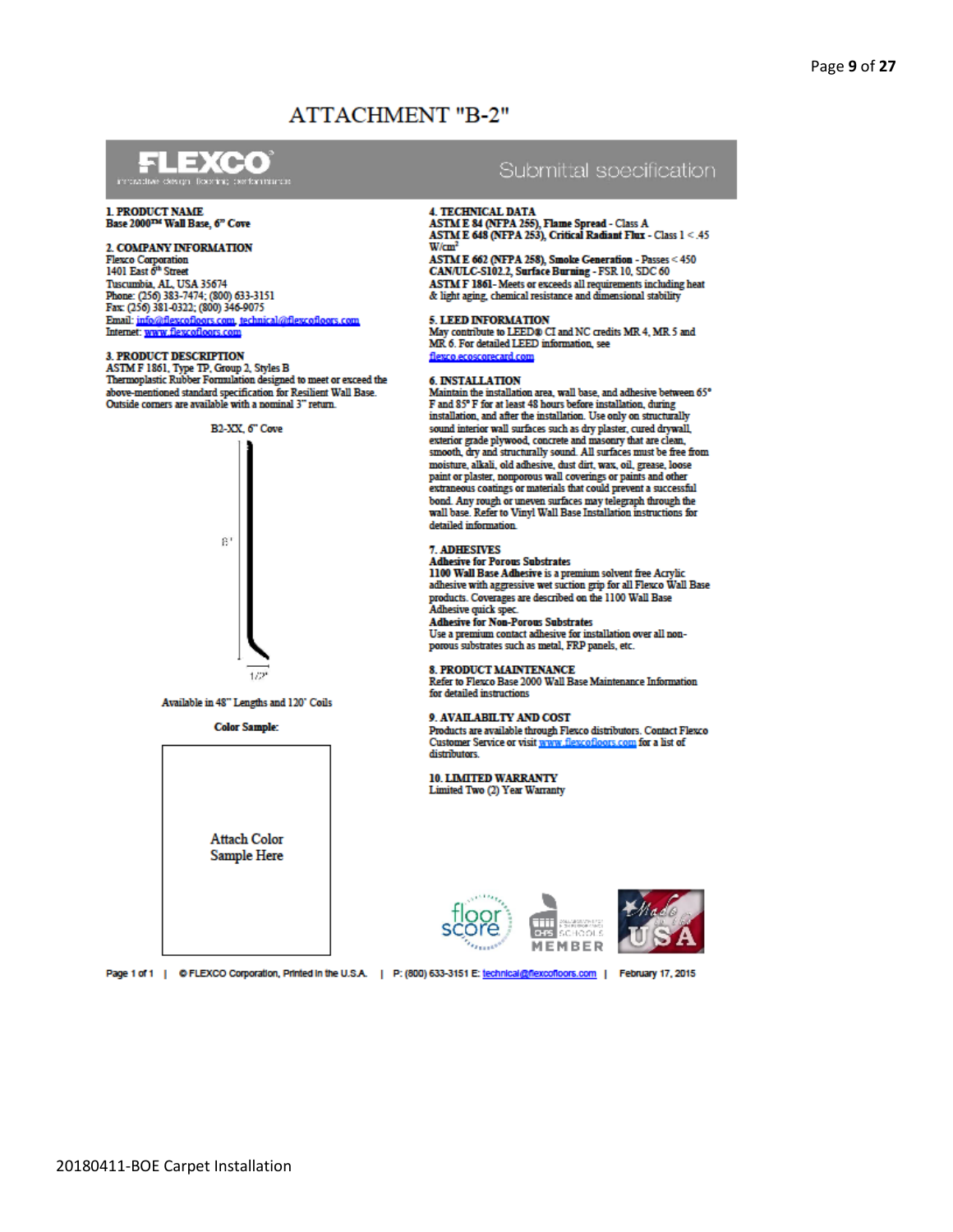- 3. Source Selection and Contract Award
	- Award(s), if made, will be made to the Responsive and Responsible proposer(s) whose proposal is most advantageous to SCS, taking into consideration price and the other evaluation criteria set forth in the RFP.
		- o General Criteria to be determined "Responsive"
			- Does the proposal include all required information, included completed attachment forms and affidavits?
			- Was the proposal delivered on or before the stated deadline? Did it include the required number of copies (hard & electronic)?
		- o General Criteria to be determined "Responsible"
			- Does the Proposer possess the ability, capacity, skill and financial resources to provide the service?
			- Can the Proposer take upon itself the responsibilities set forth in the RFP and produce the required outcomes in a timely fashion?
			- **Does the Proposer have the character, integrity, reputation, judgement, experience and** efficiency required for the project?
	- SCS reserves the right to enter into discussions with Proposers which have submitted proposals determined to be reasonably like of being considered for selection to assure a full understanding of and responsiveness to the RFP requirements. Every effort shall be afforded to assure fair and equal treatment with respect to the opportunity for discussion and/or revision of their respective proposals. Revisions may be permitted after the submission and prior to the award for the purpose of obtaining the best offers.
	- SCS reserves the right to negotiate price and contract terms and conditions with the most qualified proposer(s) to provide the requested service. If a mutually beneficial agreement with the highest ranked firm is not reached, SCS reserves the right to enter into contract negotiations with the next highest ranked proposer and continue this process until an agreement is reached.
	- Upon mutual agreement by both parties, SCS shall grant the right to extend the terms, conditions and prices of contract(s) awarded from this RFP to other Institutions (such as State, Local and/or Public Agencies) who express an interest in participating in any contract that results from this RFP. Each of the "piggyback" Institutions will issue their own purchasing documents for purchase of the goods/services. Proposer agrees that SCS shall bear no responsibility or liability for any agreements between Proposer and the other Institution(s) who desire to exercise this option.

# 4. Schedule of Events

| <b>RFP Issued</b>              | March 26, 2018              |
|--------------------------------|-----------------------------|
| <b>Questions DEADLINE</b>      | April 4, 2018               |
| <b>RFP Submission DEADLINE</b> | April 11, 2018 @ 10:00 a.m. |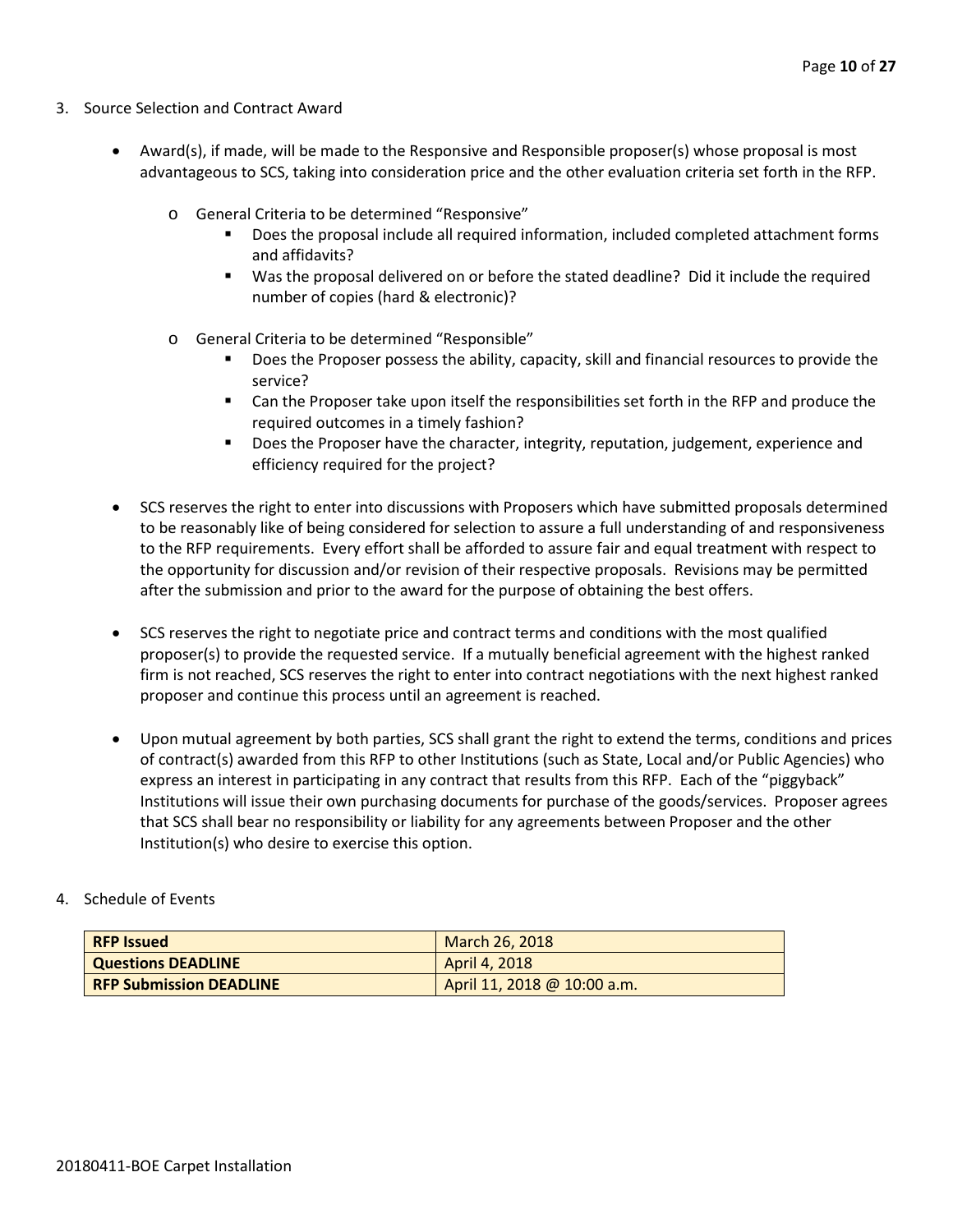# 5. Instructions for Proposal

# 5.1. Required Forms

- Proposer must complete and submit the Attachments in Section 6. Attachments may be omitted depending on the RFP requirements. Refer to the Table of Contents for omitted Attachments.
- Evidence of a valid State of Tennessee Business License and/or Sumner County Business License.
- For all vendors with annual purchases in excess of \$50,000; a Sumner County Business License must be on file with the SCS Finance Department. Evidence of the license must be provided within ten (10) working days following notification of award; otherwise, SCS may rescind its acceptance of the Proposer's proposal.
- Copy of State of Tennessee License (if applicable) in respective field.
- If applicable, the Proposer must include a copy of the contract(s) the Proposer will submit to be signed.

# 5.2. New Vendors

- To comply with Internal Revenue Service requirements, all vendors who perform any type of service are required to have a current IRS Form W-9 on file with the SCS Finance Department. It is a mandatory requirement to complete the IRS Form W-9 (Attachment 6.9) included in this RFP.
- To comply with the Tennessee Lawful Employment Act (50-1-702 and 50-1-703), non-employees (individuals paid directly by the employer in exchange for the individual's labor or services) must have on file one (1) of the following documents:
	- o A valid Tennessee driver's license or photo identification;
	- o A valid driver's license or photo identification from another state where the license requirements are at least as strict as those in Tennessee;
	- o A birth certificate issued by a U.S. state, jurisdiction or territory;
	- o A U.S. government issued certified birth certificate;
	- o A valid, unexpired U.S. passport;
	- o A U.S. certificate of birth abroad (DS-1350 or FS-545)
	- o A report of birth abroad of a U.S. citizen (FS-240);
	- o A certificate of citizenship (N560 or N561);
	- o A certificate of naturalization (N550, N570 or N578);
	- o A U.S citizen identification card (I-197 or I-179); or
	- o Valid alien registration documentation or other proof of current immigration registration recognized by the United States Department of Homeland Security that contains the individual's complete legal name and current alien admission number or alien file number (or numbers if the individual has more than one number).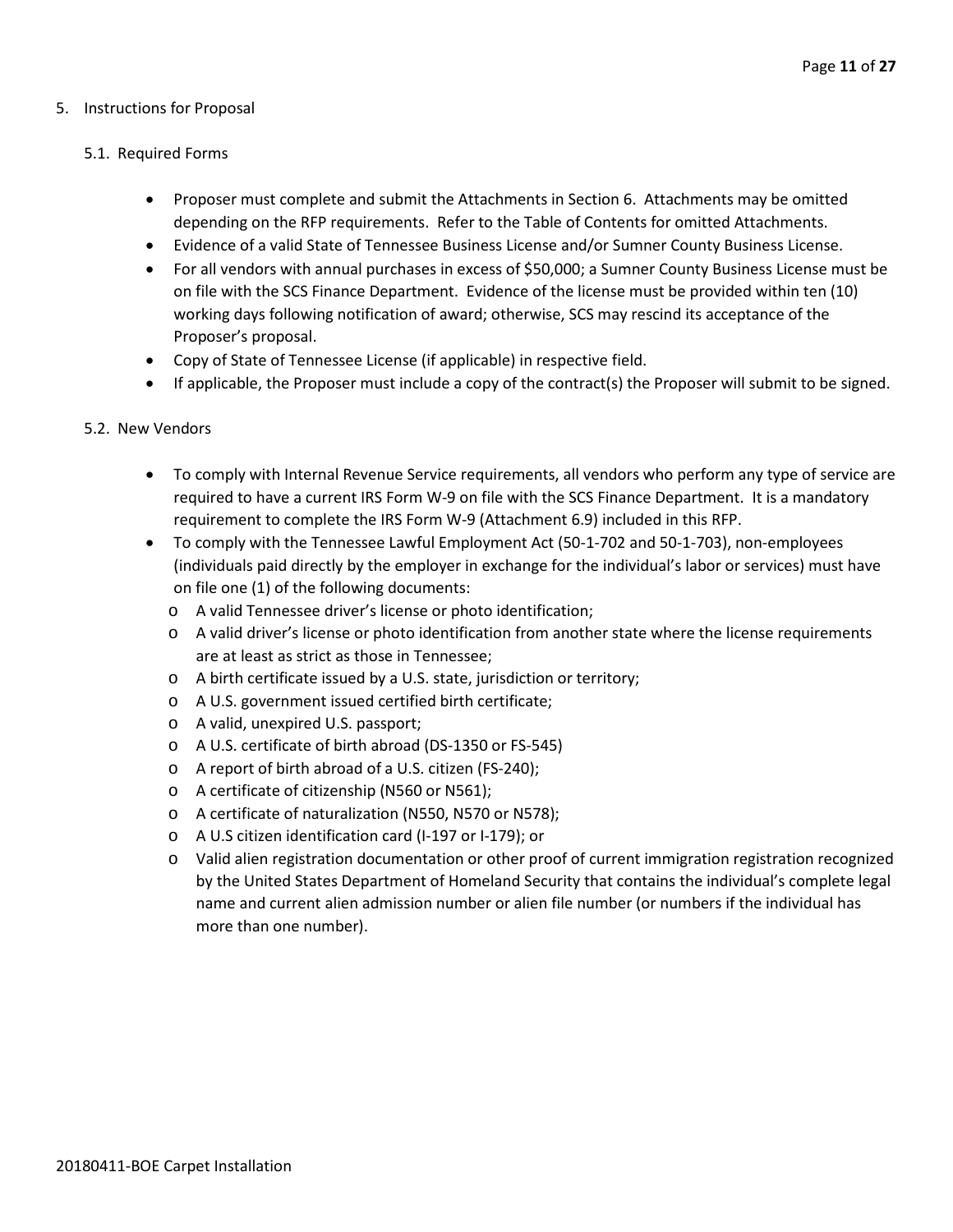5.3. Acknowledgement of Insurance Requirements

By submitting a proposal, Proposer acknowledges that it has read and understands the insurance requirements for the proposal. The Proposer who may have employees, contractors, subcontractors or agents working on SCS properties shall carry current certificates for general and professional liability insurance and for workers' compensation as indicated below. The owner or Principal of each Proposer must also be insured by workers' compensation if they perform any of the services on SCS properties. There will be no exceptions to the insurance requirement. Proposer also understands that the evidence of required insurance must be submitted within fifteen (15) working days following notification of its offer being accepted; otherwise, SCS may rescind its acceptance of the Proposers proposal.

# • **General Liability**

| <b>General Aggregate</b> | \$2,000,000 |
|--------------------------|-------------|
| <b>Each Occurrence</b>   | \$1,000,000 |

# • **Workers Compensation**

| <b>Workers Compensation</b> | <b>Tennessee Statutory Limits</b> |
|-----------------------------|-----------------------------------|
| <b>Employer's Liability</b> | \$500,000                         |

5.4. Clarification and Interpretation of RFP

The words "must" and "shall" in the RFP indicate mandatory requirements. Taking exception to any mandatory requirement shall be considered grounds for rejection. There are other requirements that SCS considers important but not mandatory. It is important to respond in a concise manner to each section and submit an itemized list of all exceptions.

5.5. Proposal Package

The package containing the proposal must be sealed and clearly marked on the outside of the package: **"20180411-BOE Carpet Installation"**

# **DO NOT OPEN**

All sealed proposals packages must include all of the following. Any sealed proposals are subject to rejection as non-conforming if any applicable item is not included.

- One (1) Complete Original
- One (1) electronic format (CD/USB Drive)
- Original Signature on Original Proposal. NO copied or digital signatures.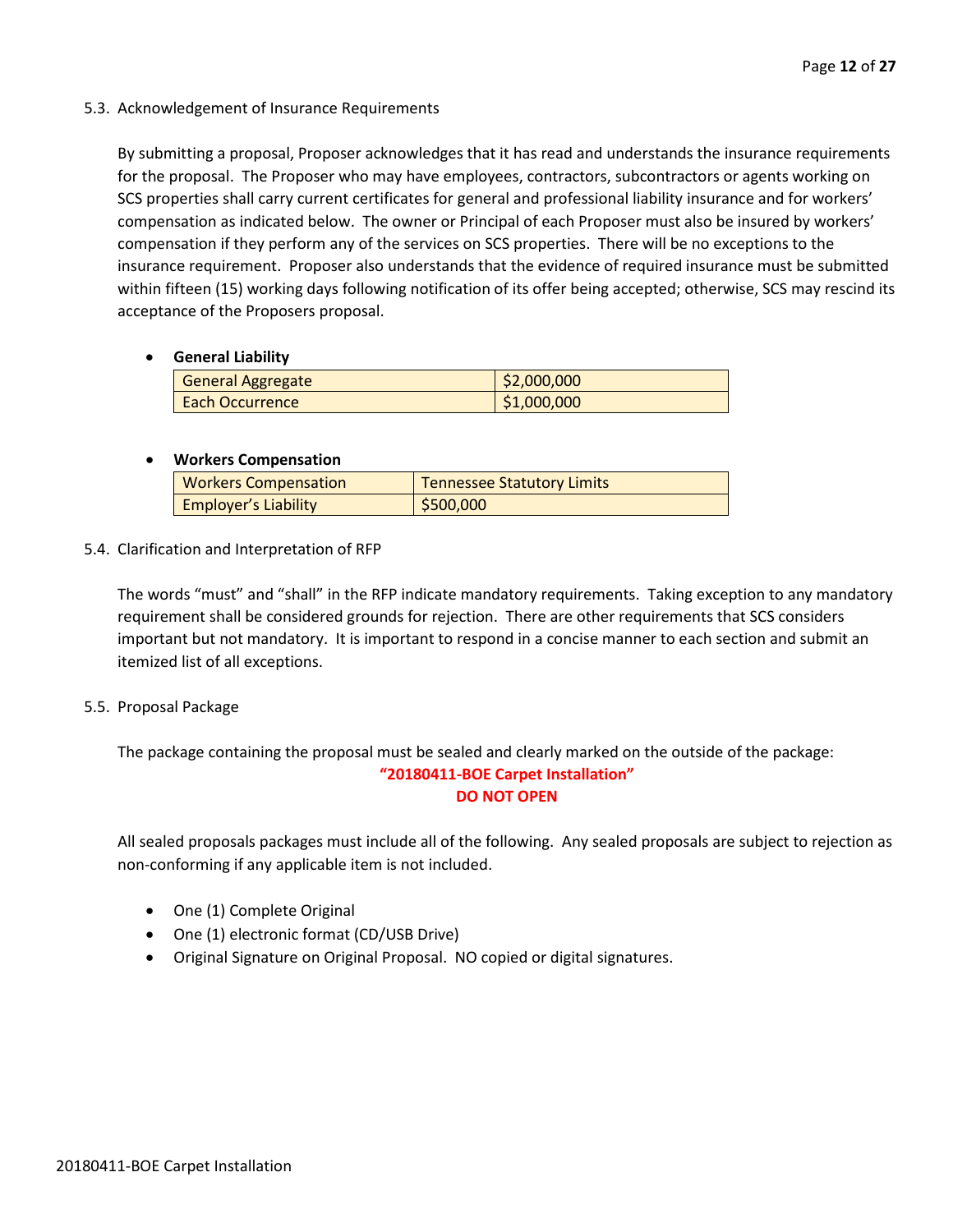The outside of the proposal package must be labeled as follows (if applicable):

- 1. Name of Company and Principal Owner, Business License Number, Expiration Date and License Classification.
- 2. In addition to Item 1, the same is applicable to masonry contractors if the work performed is > \$100,000.
- 3. In addition to Item 1, the same is applicable to HVAC, electrical, plumbing or A/C contractors if the work performed is > \$25,000.
- 4. In addition to Item 1, the same is applicable plus the Department of Environment & Conservation License Number and Classification, applicable to geothermal contractors if the work performed is > \$25,000.
- 5. If the prime contractor performs the masonry portion of the project or any of the above listed contractor skill sets and the work performed is > \$100,000; it must be so designated.
- 6. Only one (1) contractor in each classification listed shall be written on the bid envelope.

# 5.6. Delivery of Proposals

Sealed proposals will be accepted until **April 11, 2018 @ 10:00 a.m. Local Time**. Proposals received after that time will be deemed invalid. Vendors mailing proposal packages must allow sufficient time to ensure receipt of their package by the time specified. There will be no exceptions. Proposals will be opened and read aloud. The reading of the bids will begin at **10:00 a.m. Local Time**.

Due to the nature of deliveries to the SCS Support Services Facility by carriers such as UPS, FedEx and such like; the proposal package will be accepted if the date and time on the delivery confirmation are indicated to be on or before the Proposal Deadline.

| Delivery Address: | Sumner County Board of Education |
|-------------------|----------------------------------|
|                   | Attn: Purchasing Supervisor      |
|                   | 1500 Airport Road                |
|                   | Gallatin, TN 37066               |

### 5.7. Evaluation of Proposals

The SCS Purchasing Supervisor will first examine the proposals to reject those that are clearly non-responsive to the stated requirements. Proposers who are determined to be non-responsive and/or non-responsible will be notified of this determination.

The evaluation process will include the following factors:

- Company Experience and Qualifications
	- o The nature and scope of the Proposers business.
	- o The number of years the Proposer has been licensed to do business.
	- o The number of years the Proposer has been providing the requested services.
	- o How many similarly sized or larger K-12 clients have you contract with?
- Compensation/Price Data
	- o Address all costs associated with performance of the contracted services.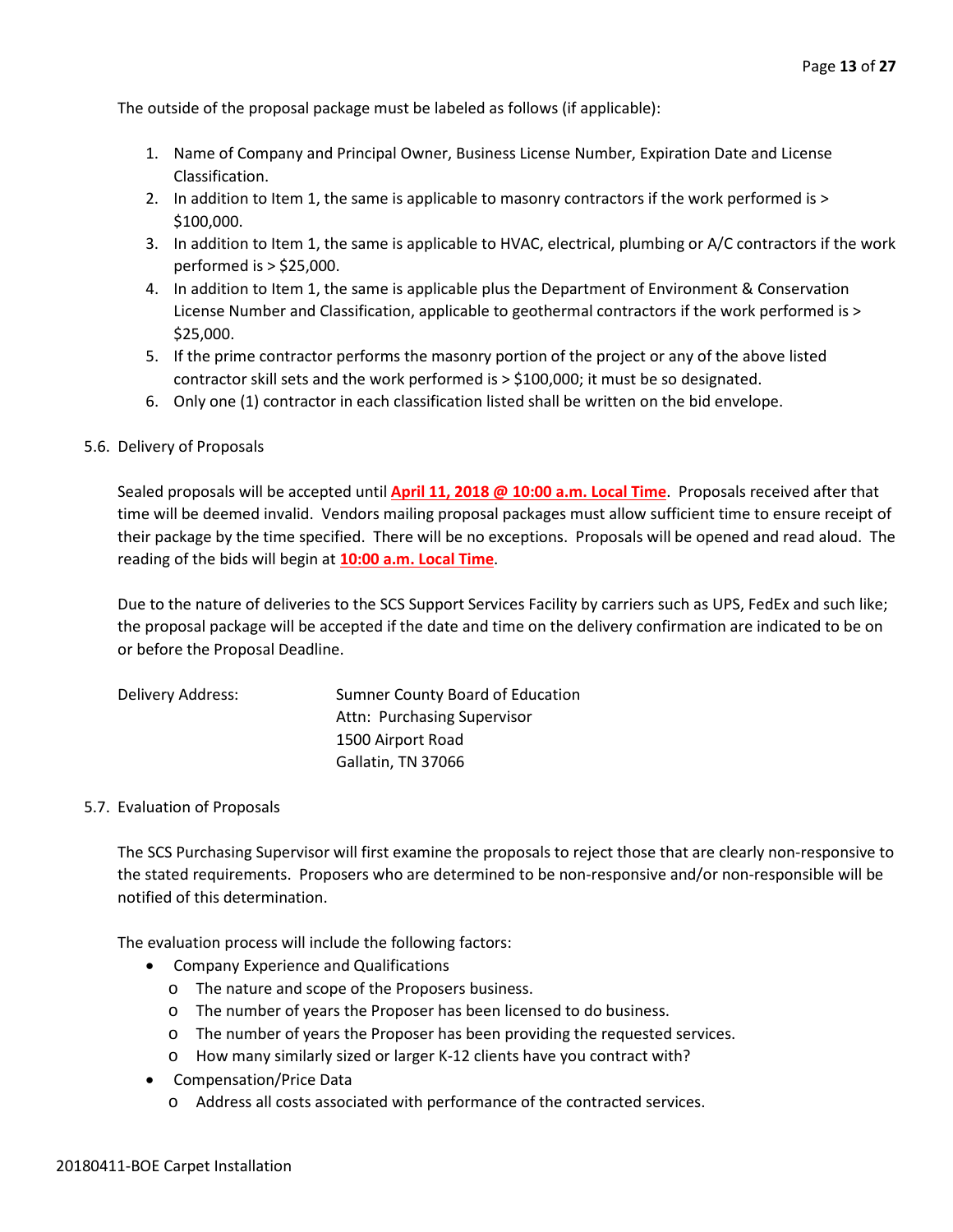- Past Performance and References
	- o Provided a minimum of three (3) client references for similar projects in size and scope successfully completed by Proposer within the last three (3) years. Attachment 6.3.
	- o SCS may also consider other sources of pertinent past performance information, including the districts own experience with the Proposer.
- 5.8. Request for Clarification of Proposals

Requests for clarification of proposals shall be distributed by the Purchasing Supervisor in writing (or email).

# 5.9. Protests

In the event that any interested party finds any part of the listed specifications, terms or conditions to be discrepant, incomplete or otherwise questionable in any respect; it shall be the responsibility of the concerned party to notify the SCS Purchasing Office of such matters immediately upon receipt of the RFP. All notifications must be sent to the Purchasing Supervisor via email at [purchasing@sumnerschools.org.](mailto:purchasing@sumnerschools.org)

Any actual or prospective Proposer who is aggrieved in connection with the RFP or award of a contract may protest to the Purchasing Supervisor and/or the Sumner County Board of Education at its regularly scheduled meeting.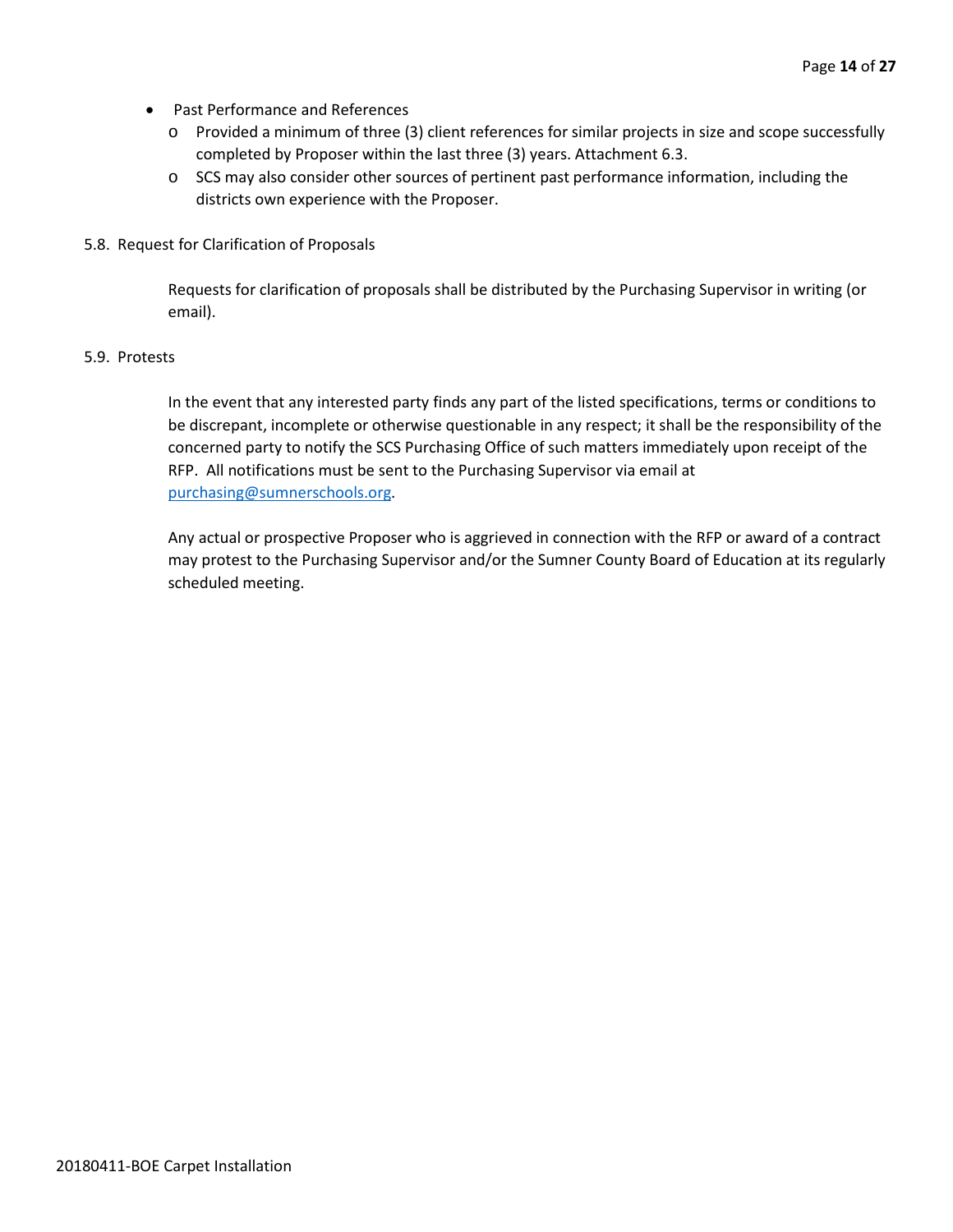# **ATTACHMENT 6.1 - Contact Information**

| <b>Company Legal Name:</b>                 |          |
|--------------------------------------------|----------|
| <b>Company Official Address:</b>           |          |
|                                            |          |
| Company Web Site (URL):                    |          |
|                                            |          |
| Contact Person for project administration: |          |
|                                            |          |
|                                            |          |
|                                            |          |
|                                            | (office) |
|                                            | (mobile) |
|                                            |          |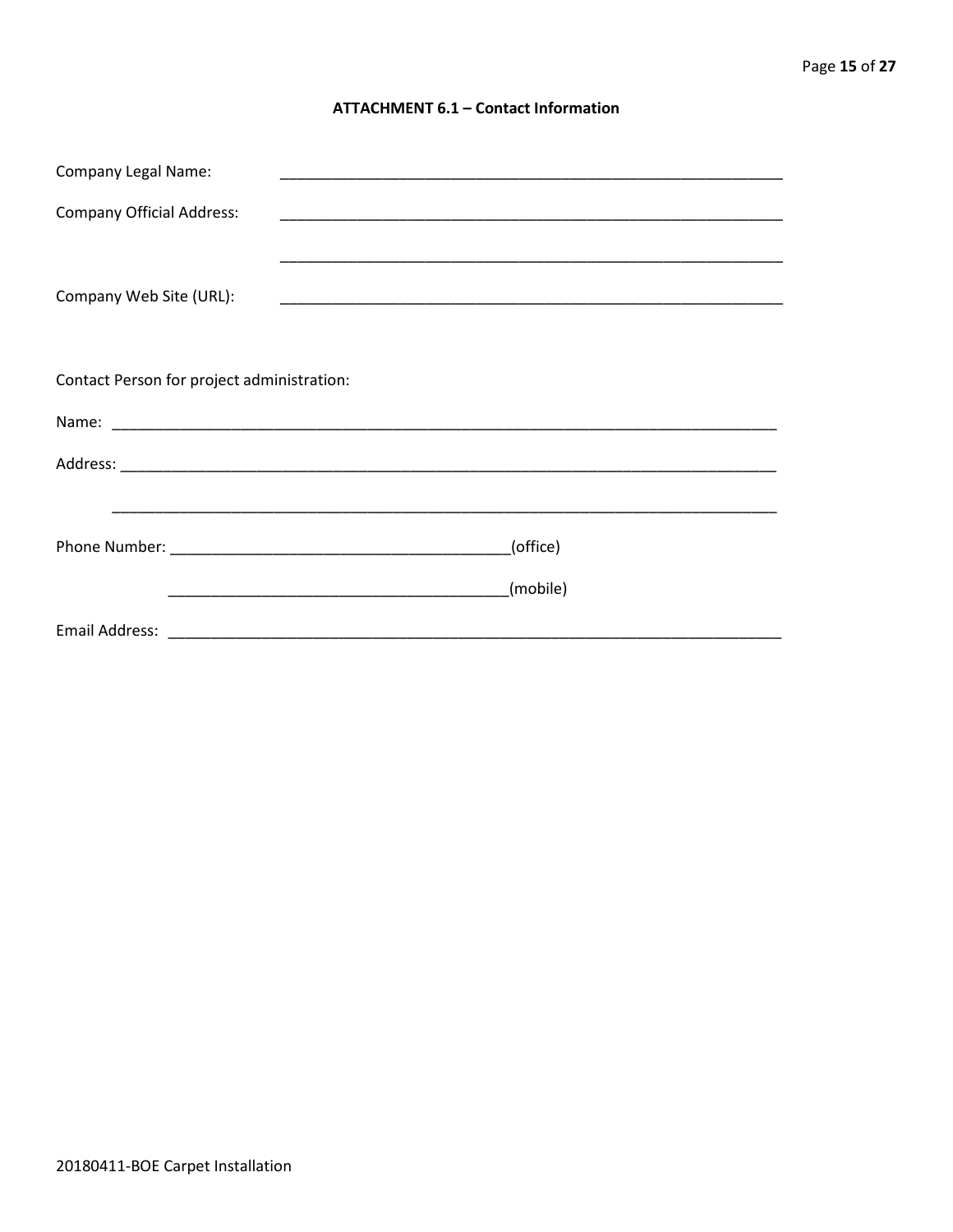

Attn: Purchasing Supervisor 1500 Airport Road Gallatin, TN 37066

# **ATTACHMENT 6.2 – Bid Form/Certification 20180411-BOE Carpet Installation**

Date \_\_\_\_\_\_\_\_\_\_\_\_\_\_\_\_\_\_\_\_\_\_\_\_\_\_\_\_\_\_\_\_ I, \_\_\_\_\_\_\_\_\_\_\_\_\_\_\_\_\_\_\_\_\_\_\_\_\_\_\_\_\_\_\_\_\_\_\_\_\_\_\_\_\_\_\_\_\_\_\_\_\_\_\_\_\_\_\_\_\_\_\_\_\_\_\_\_\_, a duly authorized representative of

\_\_\_\_\_\_\_\_\_\_\_\_\_\_\_\_\_\_\_\_\_\_\_\_\_\_\_\_\_\_\_\_\_\_\_\_\_\_\_\_\_\_\_\_\_\_\_\_\_\_\_\_\_\_\_\_\_\_\_\_\_\_\_\_\_\_ hereby submit our bid for **20180411-**

**BOE Carpet Installation** in accordance with the specifications and instructions set forth in these bid documents.

| <b>Description</b>                                       |        | <b>Unit Price</b> | <b>UOM</b> |
|----------------------------------------------------------|--------|-------------------|------------|
| <b>Commercial Grade Carpet Installation (labor only)</b> |        |                   | sq. yd.    |
| Vinyl Base Installation (labor only)                     |        |                   | linear ft. |
| <b>Floor Preparation</b>                                 |        |                   | sq. yd.    |
| Move & Replace Furniture (as needed)                     |        |                   | hour       |
| <b>Material Cost (Carpet)</b>                            |        |                   | sq. yd.    |
|                                                          | 4 inch |                   | linear ft. |
| Material Cost (Cove Base)                                | 6 inch |                   | linear ft  |

# **Mark one of the boxes below:**

| Proposer does not propose to subcontract the work.                           |
|------------------------------------------------------------------------------|
| Proposer intends to utilize subcontractors for certain portions of the work. |

| <b>AUTHORIZED SIGNATURE:</b> |         |  |
|------------------------------|---------|--|
| PRINTED NAME:                | TITLE:  |  |
|                              |         |  |
| <b>VENDOR LEGAL NAME:</b>    |         |  |
| ADDRESS:                     |         |  |
| PHONE:                       | MOBILE: |  |
| EMAIL:                       |         |  |

20180411-BOE Carpet Installation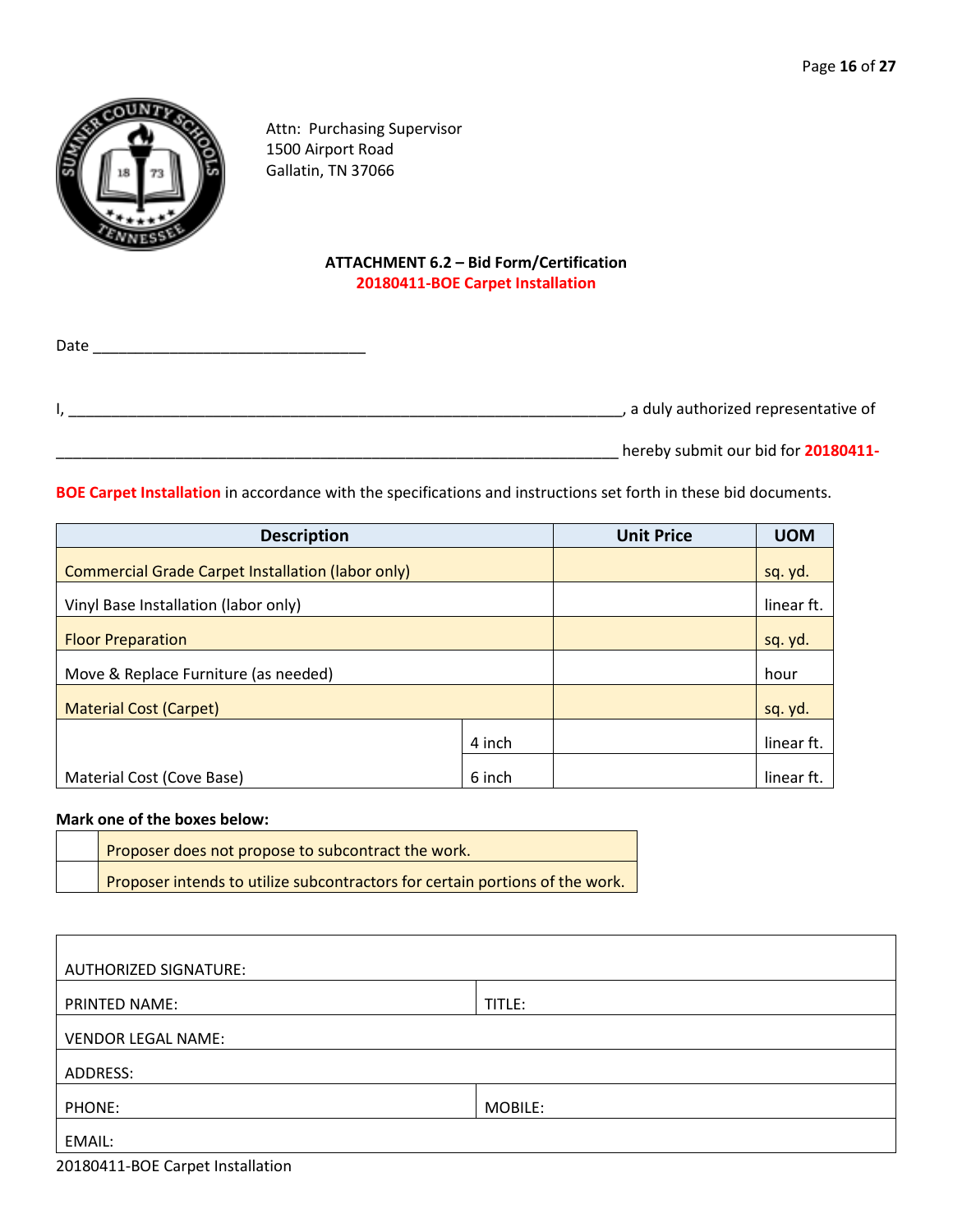| <b>ATTACHMENT 6.3 - References</b> |  |  |
|------------------------------------|--|--|
|------------------------------------|--|--|

\*Proposers may copy this page and submit additional references.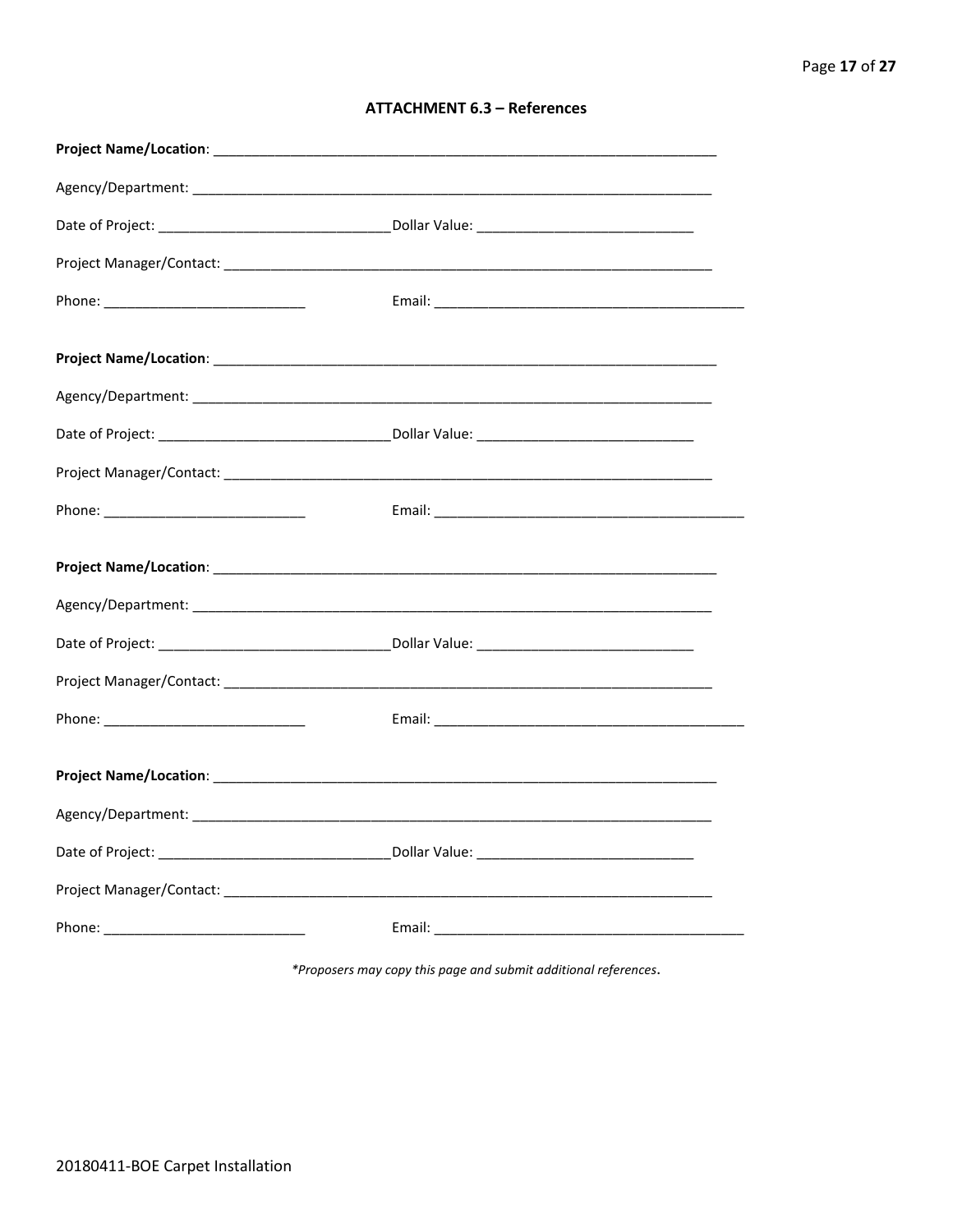# **ATTACHMENT 6.4 – Certification Regarding Debarment or Suspension**

The prospective participant certifies, to the best of its knowledge and belief, that it and its principals:

- Are not presently debarred, suspended, proposed for debarment, declared ineligible or voluntarily excluded from participation in transactions under federal non-procurement programs by any federal department or agency;
- Have not, within the three-year period preceding the proposal, had one or more public transactions (federal, state or local) terminated for cause or default; and
- Are not presently indicated or otherwise criminally or civilly charged by a government entity (federal, state or local) and have not, within the three-year period preceding the bid, been convicted or had a civil judgement rendered against it:
	- $\circ$  For the commission of fraud or a criminal offense in connection with obtaining, attempting to obtain or performing a public transaction (federal, state or local) or a procurement contract under such a public transaction;
	- o For the violation of federal or state antitrust statutes, including those proscribing price fixing between competitors, the allocation of customers between competitors, or bid rigging; or
	- o For the commission of embezzlement, theft, forgery, bribery, falsification or destruction of records, making false statements, or receiving stolen property.

\_\_\_\_\_\_\_\_\_\_\_\_\_\_\_\_\_\_\_\_\_\_\_\_\_\_\_\_\_\_\_\_\_\_\_\_\_\_\_\_\_\_\_\_\_\_\_\_\_\_\_\_

I understand that a false statement on this certification may be grounds for the rejection of this proposal or the termination of the award. In addition, under 18 U.S.C. 1001, a false statement may result in a fine of up to \$10,000 or imprisonment for up to five years, or both.

Name of Participating Agency: \_\_\_\_\_\_\_\_\_\_\_\_\_\_\_\_\_\_\_\_\_\_\_\_\_\_\_\_\_\_\_\_\_\_\_\_\_\_\_\_\_\_\_\_\_\_\_\_\_\_\_\_\_\_\_\_\_\_\_\_

Name and Title of Authorized Representative: \_\_\_\_\_\_\_\_\_\_\_\_\_\_\_\_\_\_\_\_\_\_\_\_\_\_\_\_\_\_\_\_\_\_\_\_\_\_\_\_\_\_\_\_\_\_\_

Signature of Authorized Representative: \_\_\_\_\_\_\_\_\_\_\_\_\_\_\_\_\_\_\_\_\_\_\_\_\_\_\_\_\_\_\_\_\_\_\_\_\_\_\_\_\_\_\_\_\_\_\_\_\_\_\_\_

Date: \_\_\_\_\_\_\_\_\_\_\_\_\_\_\_\_\_\_\_\_\_\_\_\_\_\_\_\_

\_\_\_\_ I am unable to certify to the above statement. Attached is my explanation.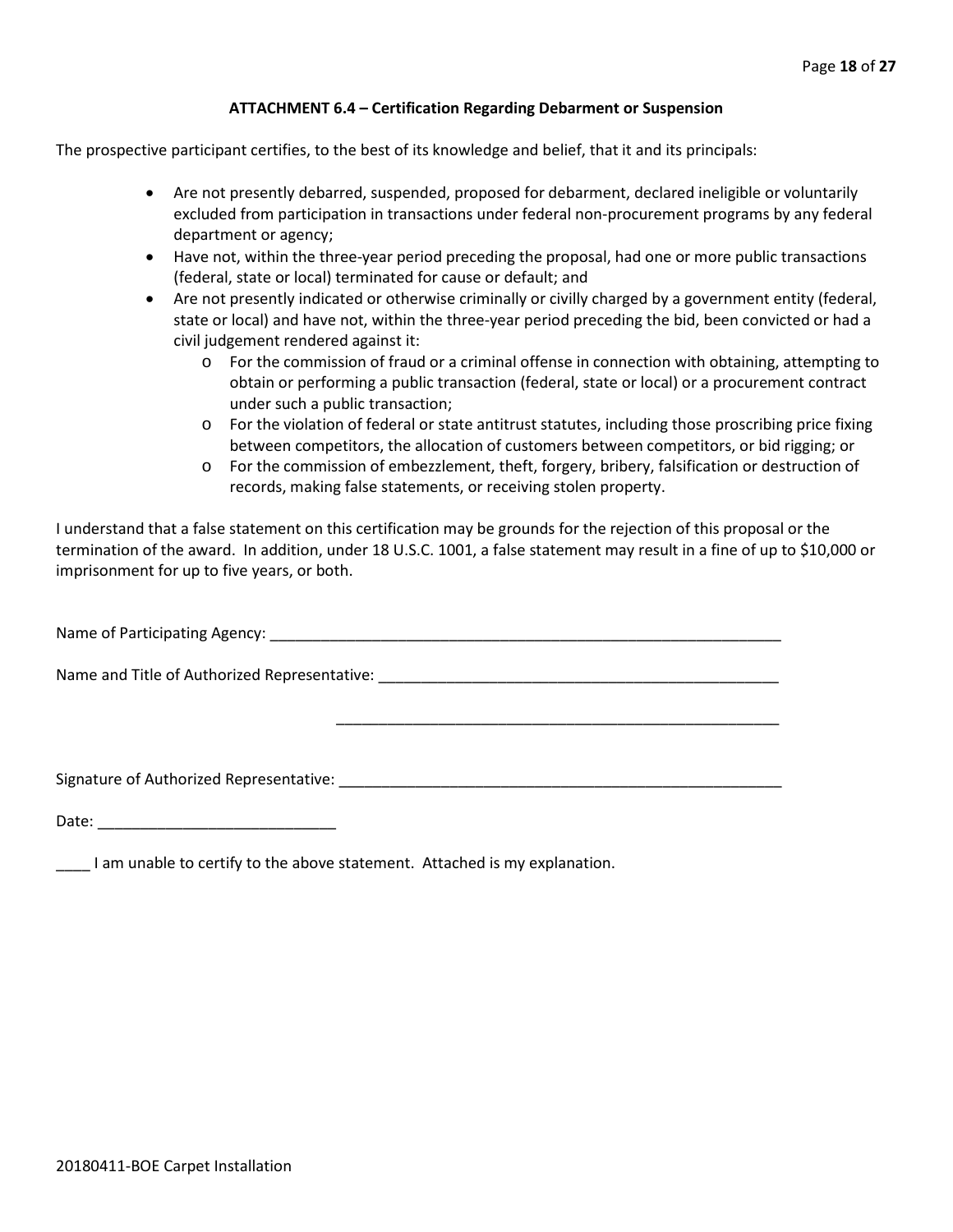# **ATTACHMENT 6.5 – Condition of Submitting Proposal**

The undersigned Proposer has carefully examined all instructions, requirements, specifications, terms and conditions of the RFP and certifies:

- It is a reputable company regularly engaged in providing goods and/or services necessary to meet the requirements, specifications, terms and conditions of the RFP.
- All statements, information and representations prepared and submitted in response to the RFP are current, complete, true and accurate. Proposer acknowledges that the Sumner County Board of Education (SCS) will rely on such statements, information and representations in selecting the successful proposer(s).
- That the prices quoted shall be SCSs pricing for the products and/or service.
- It shall be bound by all statements, representations, warranties and guarantees made in its proposal.
- Proposer acknowledges that the contract may be canceled if any conflict of interest or appearance of a conflict of interest is discovered by SCS, in its sole discretion.
- All purchase orders must be duly authorized and executed by SCS and subject to the terms and conditions of the RFP.

By checking this box, Proposer agrees that SCS reserves the right to extend the terms, conditions, and prices of this contract to other Institutions (such as State, Local and/or Public Agencies) who express an interest in participating in any contract that results from this RFP. Each of the piggyback Institutions will issue their own purchasing documents for the goods/services. Proposer agrees that SCS shall bear no responsibility or liability for any agreements between Proposer and the other Institution(s) who desire to exercise this option.

| ADDRESS: | <u> 1999 - Johann John Stone, mars et al. 1999 - John Stone, mars et al. 1999 - John Stone, mars et al. 1999 - Joh</u> |          |  |
|----------|------------------------------------------------------------------------------------------------------------------------|----------|--|
|          |                                                                                                                        |          |  |
| PHONE:   |                                                                                                                        | (office) |  |
|          |                                                                                                                        | (mobile) |  |
| EMAIL:   |                                                                                                                        |          |  |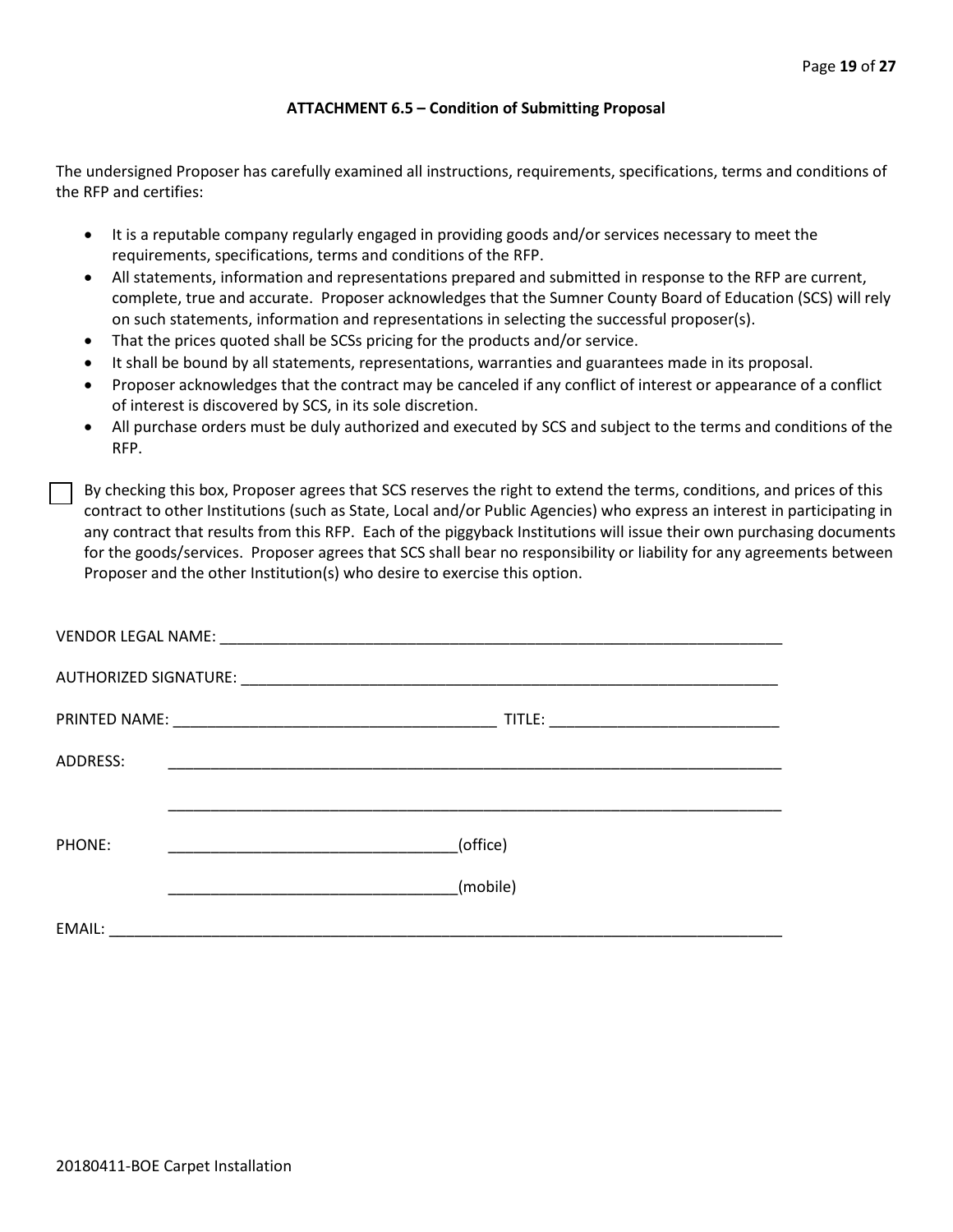### **ATTACHMENT 6.6 – Statement of Non-Collusion**

The undersigned affirms that they are duly authorized to execute this contract, that this company, corporation, firm, partnership or individual has not prepared this proposal in collusion with any other respondent, and that the contents of this proposal as to prices, terms or conditions of said proposal have not been communicated by the undersigned nor by any employee or agent to any other person engaged in this type of business prior to the official opening of this proposal.

| Address: |          |  |  |  |  |
|----------|----------|--|--|--|--|
|          | (office) |  |  |  |  |
|          |          |  |  |  |  |
|          |          |  |  |  |  |
|          |          |  |  |  |  |
|          |          |  |  |  |  |
|          |          |  |  |  |  |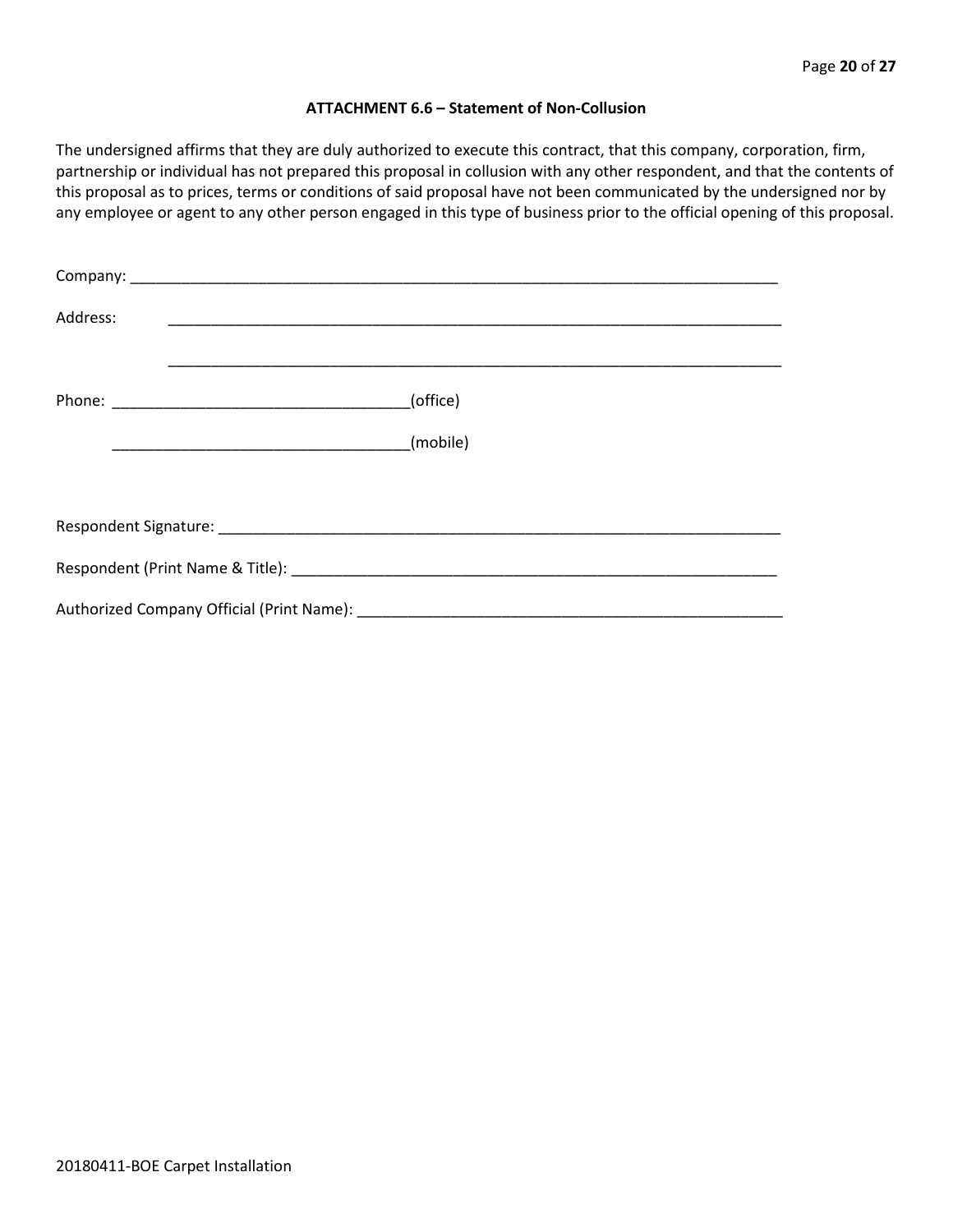# **ATTACHMENT 6.7 – Attestation Re Personnel**

# **ATTESTATION RE PERSONNEL USED IN CONTRACT PERFORMANCE**

| CONTRACTOR LEGAL ENTITY NAME:                                          |  |
|------------------------------------------------------------------------|--|
| FEDERAL EMPLOYER IDENTIFICATION NUMBER:<br>(or Social Security Number) |  |

**The Contractor, identified above, does hereby attest, certify, warrant and assure that the Contractor shall not knowingly utilize the services of an illegal immigrant in the performance of this Contract and shall not knowingly utilize the services of any subcontractor who will utilize the services of an illegal immigrant in the performance of this Contract, T.C.A. § 12-3-309.**

SIGNATURE & DATE:

*NOTICE: This attestation MUST be signed by an individual empowered to contractually bind the Contractor.*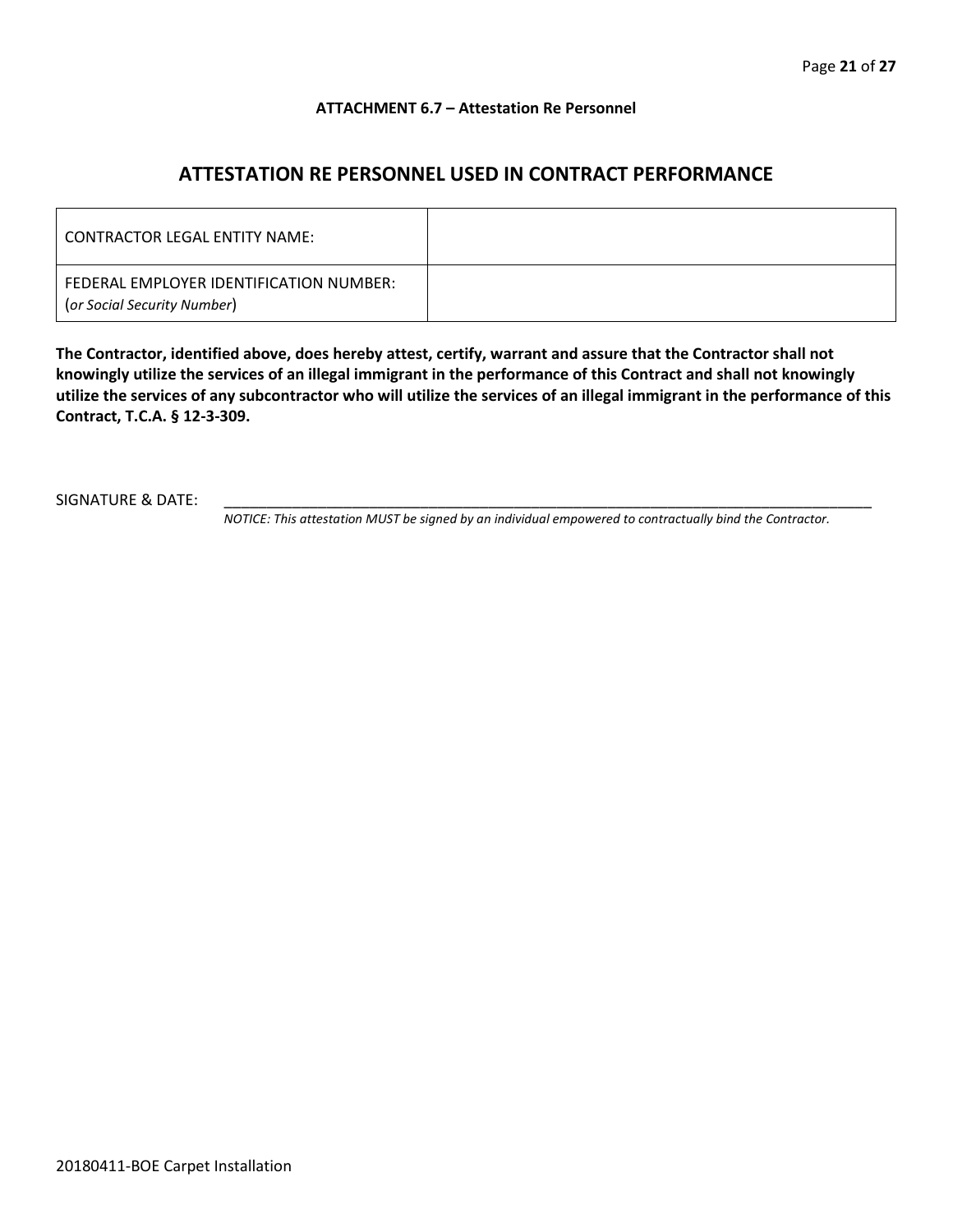### **ATTACHMENT 6.8 – Drug Free Workplace Affidavit**

The Sumner County Board of Education is committed to maintaining a safe and productive work environment for its employees and to providing high quality service to its citizens. The goal of this policy is for Sumner County Board of Education employees and contractors to remain, or become and remain, drug-free. Abuse and dependency on alcohol and/or drugs can seriously affect the health of employees, contractors and citizens, jeopardize personal safety, impact the safety of others and impair job performance.

STATE OF

**COUNTY OF** \_\_\_\_\_\_\_\_\_\_\_\_\_\_\_\_\_\_\_\_\_\_\_\_\_\_\_\_\_\_\_\_\_

The undersigned, principal officer of

an employer of five (5) or more employees contracting with Sumner County Board of Education to provide goods or services, hereby states under oath as follows:

- 1. The undersigned is a principal officer of (hereinafter referred to as the "Company") and is duly authorized to execute this Affidavit on behalf of the Company.
- 2. The Company submits this Affidavit pursuant to T.C.A. § 50-9-113, which requires each employer with no less than five (5) employees receiving pay who contracts with the state and any local government to provide contracted services to submit an affidavit stating that such employer has a drug-free workplace program that complies with Title 50, Chapter 9 of the *Tennessee Code Annotated*.
- 3. The Company is in compliance with T.C.A. § 50-9-113 and all applicable Federal Laws, Rules and Regulations requiring a drug-free workplace program.

Further affiant saith not.

| <b>STATE OF</b>                                                                                                                                                                                  |  |           |
|--------------------------------------------------------------------------------------------------------------------------------------------------------------------------------------------------|--|-----------|
| <b>COUNTY OF</b>                                                                                                                                                                                 |  |           |
| I am personally acquainted (or proved to me on the basis of satisfactory evidence) and who acknowledged that such<br>person executed the foregoing affidavit for the purposes therein contained. |  | with whom |
|                                                                                                                                                                                                  |  |           |
| <b>Notary Public</b>                                                                                                                                                                             |  |           |

My commission expires: \_\_\_\_\_\_\_\_\_\_\_\_\_\_\_\_\_\_\_\_\_\_\_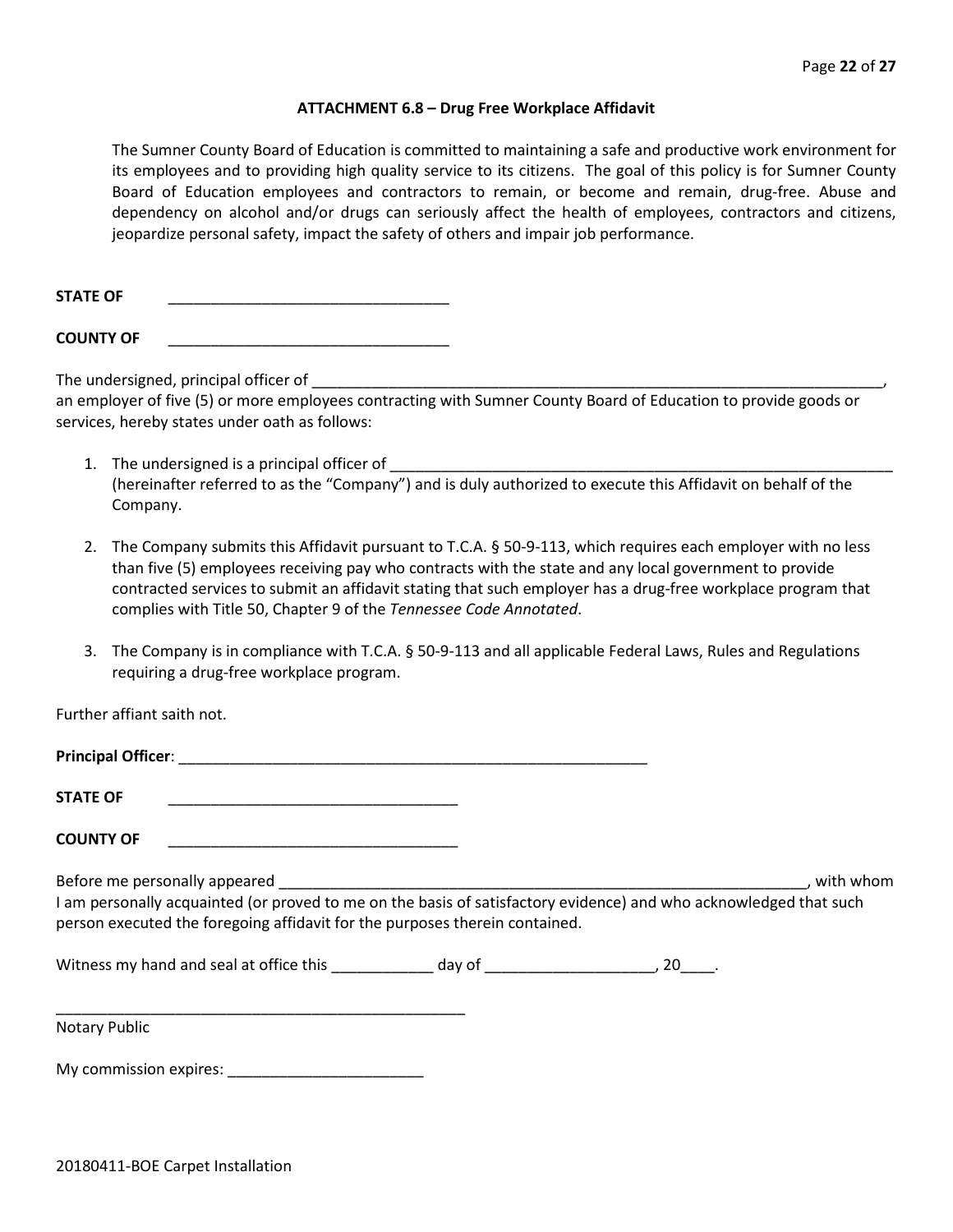# **ATTACHMENT 6.9 - W9**

| N                                                                                                                                                                                                                                                                                                                                                                                                                                                                                                                                                                                                                                                        | (Rev. December 2014)<br>Department of the Treasury<br>Internal Revenue Service                                                                                                                                                                                                                                                                                                                                                                                                                                                                                                                                                                                                                                                       | <b>Request for Taxpayer</b><br><b>Identification Number and Certification</b><br>1 Name (as shown on your income tax return). Name is required on this line; do not leave this line blank.<br>2 Business name/disregarded entity name, if different from above |                                                                              |  |                                     |  |                                                                                                                                                                                                                              |  | Give Form to the<br>requester. Do not<br>send to the IRS. |  |  |  |  |
|----------------------------------------------------------------------------------------------------------------------------------------------------------------------------------------------------------------------------------------------------------------------------------------------------------------------------------------------------------------------------------------------------------------------------------------------------------------------------------------------------------------------------------------------------------------------------------------------------------------------------------------------------------|--------------------------------------------------------------------------------------------------------------------------------------------------------------------------------------------------------------------------------------------------------------------------------------------------------------------------------------------------------------------------------------------------------------------------------------------------------------------------------------------------------------------------------------------------------------------------------------------------------------------------------------------------------------------------------------------------------------------------------------|----------------------------------------------------------------------------------------------------------------------------------------------------------------------------------------------------------------------------------------------------------------|------------------------------------------------------------------------------|--|-------------------------------------|--|------------------------------------------------------------------------------------------------------------------------------------------------------------------------------------------------------------------------------|--|-----------------------------------------------------------|--|--|--|--|
| Print or type<br>See                                                                                                                                                                                                                                                                                                                                                                                                                                                                                                                                                                                                                                     | Specific Instructions on page<br>3 Check appropriate box for federal tax classification; check only one of the following seven boxes:<br>C Corporation<br>S Corporation Partnership<br>Trust/estate<br>Individual/sole proprietor or<br>single-member LLC<br>Limited liability company. Enter the tax classification (C=C corporation, S=S corporation, P=partnership) ▶<br>Note. For a single-member LLC that is disregarded, do not check LLC; check the appropriate box in the line above for<br>the tax classification of the single-member owner.<br>code (if any)<br>Other (see instructions) ▶<br>5 Address (number, street, and apt. or suite no.)<br>Requester's name and address (optional)<br>6 City, state, and ZIP code |                                                                                                                                                                                                                                                                |                                                                              |  |                                     |  | 4 Exemptions (codes apply only to<br>certain entities, not individuals; see<br>instructions on page 3):<br>Exempt payee code (if any)<br>Exemption from FATCA reporting<br>(Applies to accounts maintained outside the U.S.) |  |                                                           |  |  |  |  |
| 7 List account number(s) here (optional)                                                                                                                                                                                                                                                                                                                                                                                                                                                                                                                                                                                                                 |                                                                                                                                                                                                                                                                                                                                                                                                                                                                                                                                                                                                                                                                                                                                      |                                                                                                                                                                                                                                                                |                                                                              |  |                                     |  |                                                                                                                                                                                                                              |  |                                                           |  |  |  |  |
| Part I                                                                                                                                                                                                                                                                                                                                                                                                                                                                                                                                                                                                                                                   |                                                                                                                                                                                                                                                                                                                                                                                                                                                                                                                                                                                                                                                                                                                                      | <b>Taxpayer Identification Number (TIN)</b>                                                                                                                                                                                                                    |                                                                              |  |                                     |  |                                                                                                                                                                                                                              |  |                                                           |  |  |  |  |
|                                                                                                                                                                                                                                                                                                                                                                                                                                                                                                                                                                                                                                                          |                                                                                                                                                                                                                                                                                                                                                                                                                                                                                                                                                                                                                                                                                                                                      | Enter your TIN in the appropriate box. The TIN provided must match the name given on line 1 to avoid                                                                                                                                                           |                                                                              |  |                                     |  | Social security number                                                                                                                                                                                                       |  |                                                           |  |  |  |  |
| backup withholding. For individuals, this is generally your social security number (SSN). However, for a<br>resident alien, sole proprietor, or disregarded entity, see the Part I instructions on page 3. For other<br>entities, it is your employer identification number (EIN). If you do not have a number, see How to get a<br>TIN on page 3.<br>or                                                                                                                                                                                                                                                                                                 |                                                                                                                                                                                                                                                                                                                                                                                                                                                                                                                                                                                                                                                                                                                                      |                                                                                                                                                                                                                                                                |                                                                              |  |                                     |  |                                                                                                                                                                                                                              |  |                                                           |  |  |  |  |
| Note. If the account is in more than one name, see the instructions for line 1 and the chart on page 4 for<br>guidelines on whose number to enter.                                                                                                                                                                                                                                                                                                                                                                                                                                                                                                       |                                                                                                                                                                                                                                                                                                                                                                                                                                                                                                                                                                                                                                                                                                                                      |                                                                                                                                                                                                                                                                |                                                                              |  | Employer identification number<br>- |  |                                                                                                                                                                                                                              |  |                                                           |  |  |  |  |
| Part II                                                                                                                                                                                                                                                                                                                                                                                                                                                                                                                                                                                                                                                  | <b>Certification</b>                                                                                                                                                                                                                                                                                                                                                                                                                                                                                                                                                                                                                                                                                                                 |                                                                                                                                                                                                                                                                |                                                                              |  |                                     |  |                                                                                                                                                                                                                              |  |                                                           |  |  |  |  |
|                                                                                                                                                                                                                                                                                                                                                                                                                                                                                                                                                                                                                                                          | Under penalties of perjury, I certify that:                                                                                                                                                                                                                                                                                                                                                                                                                                                                                                                                                                                                                                                                                          |                                                                                                                                                                                                                                                                |                                                                              |  |                                     |  |                                                                                                                                                                                                                              |  |                                                           |  |  |  |  |
| 1. The number shown on this form is my correct taxpayer identification number (or I am waiting for a number to be issued to me); and<br>2. I am not subject to backup withholding because: (a) I am exempt from backup withholding, or (b) I have not been notified by the Internal Revenue<br>Service (IRS) that I am subject to backup withholding as a result of a failure to report all interest or dividends, or (c) the IRS has notified me that I am<br>no longer subject to backup withholding; and                                                                                                                                              |                                                                                                                                                                                                                                                                                                                                                                                                                                                                                                                                                                                                                                                                                                                                      |                                                                                                                                                                                                                                                                |                                                                              |  |                                     |  |                                                                                                                                                                                                                              |  |                                                           |  |  |  |  |
|                                                                                                                                                                                                                                                                                                                                                                                                                                                                                                                                                                                                                                                          |                                                                                                                                                                                                                                                                                                                                                                                                                                                                                                                                                                                                                                                                                                                                      | 3. I am a U.S. citizen or other U.S. person (defined below); and                                                                                                                                                                                               |                                                                              |  |                                     |  |                                                                                                                                                                                                                              |  |                                                           |  |  |  |  |
|                                                                                                                                                                                                                                                                                                                                                                                                                                                                                                                                                                                                                                                          |                                                                                                                                                                                                                                                                                                                                                                                                                                                                                                                                                                                                                                                                                                                                      | 4. The FATCA code(s) entered on this form (if any) indicating that I am exempt from FATCA reporting is correct.                                                                                                                                                |                                                                              |  |                                     |  |                                                                                                                                                                                                                              |  |                                                           |  |  |  |  |
| Certification instructions. You must cross out item 2 above if you have been notified by the IRS that you are currently subject to backup withholding<br>because you have failed to report all interest and dividends on your tax return. For real estate transactions, item 2 does not apply. For mortgage<br>interest paid, acquisition or abandonment of secured property, cancellation of debt, contributions to an individual retirement arrangement (IRA), and<br>generally, payments other than interest and dividends, you are not required to sign the certification, but you must provide your correct TIN. See the<br>instructions on page 3. |                                                                                                                                                                                                                                                                                                                                                                                                                                                                                                                                                                                                                                                                                                                                      |                                                                                                                                                                                                                                                                |                                                                              |  |                                     |  |                                                                                                                                                                                                                              |  |                                                           |  |  |  |  |
| Sign<br>Here                                                                                                                                                                                                                                                                                                                                                                                                                                                                                                                                                                                                                                             | Signature of<br>U.S. person ▶                                                                                                                                                                                                                                                                                                                                                                                                                                                                                                                                                                                                                                                                                                        |                                                                                                                                                                                                                                                                | Date P                                                                       |  |                                     |  |                                                                                                                                                                                                                              |  |                                                           |  |  |  |  |
|                                                                                                                                                                                                                                                                                                                                                                                                                                                                                                                                                                                                                                                          | <b>General Instructions</b>                                                                                                                                                                                                                                                                                                                                                                                                                                                                                                                                                                                                                                                                                                          |                                                                                                                                                                                                                                                                | · Form 1098 (home mortgage interest), 1098-E (student Ioan interest), 1098-T |  |                                     |  |                                                                                                                                                                                                                              |  |                                                           |  |  |  |  |
| Section references are to the Internal Revenue Code unless otherwise noted.                                                                                                                                                                                                                                                                                                                                                                                                                                                                                                                                                                              |                                                                                                                                                                                                                                                                                                                                                                                                                                                                                                                                                                                                                                                                                                                                      |                                                                                                                                                                                                                                                                | (tuition)                                                                    |  |                                     |  |                                                                                                                                                                                                                              |  |                                                           |  |  |  |  |
|                                                                                                                                                                                                                                                                                                                                                                                                                                                                                                                                                                                                                                                          |                                                                                                                                                                                                                                                                                                                                                                                                                                                                                                                                                                                                                                                                                                                                      | Future developments. Information about developments affecting Form W-9 (such                                                                                                                                                                                   | • Form 1099-C (canceled debt)                                                |  |                                     |  |                                                                                                                                                                                                                              |  |                                                           |  |  |  |  |
| as legislation enacted after we release it) is at www.irs.gov/fw9.<br><b>Purpose of Form</b>                                                                                                                                                                                                                                                                                                                                                                                                                                                                                                                                                             |                                                                                                                                                                                                                                                                                                                                                                                                                                                                                                                                                                                                                                                                                                                                      | . Form 1099-A (acquisition or abandonment of secured property)<br>Use Form W-9 only if you are a U.S. person (including a resident alien), to<br>provide your correct TIN.                                                                                     |                                                                              |  |                                     |  |                                                                                                                                                                                                                              |  |                                                           |  |  |  |  |
| An individual or entity (Form W-9 requester) who is required to file an information<br>return with the IRS must obtain your correct taxpayer identification number (TIN)                                                                                                                                                                                                                                                                                                                                                                                                                                                                                 |                                                                                                                                                                                                                                                                                                                                                                                                                                                                                                                                                                                                                                                                                                                                      | If you do not return Form W-9 to the requester with a TIN, you might be subject<br>to backup withholding. See What is backup withholding? on page 2.                                                                                                           |                                                                              |  |                                     |  |                                                                                                                                                                                                                              |  |                                                           |  |  |  |  |
| which may be your social security number (SSN), individual taxpayer identification<br>number (ITIN), adoption taxpayer identification number (ATIN), or employer<br>identification number (EIN), to report on an information return the amount paid to<br>you, or other amount reportable on an information return. Examples of information<br>returns include, but are not limited to, the following:                                                                                                                                                                                                                                                   |                                                                                                                                                                                                                                                                                                                                                                                                                                                                                                                                                                                                                                                                                                                                      | By signing the filled-out form, you:<br>1. Certify that the TIN you are giving is correct (or you are waiting for a number<br>to be issued).<br>2. Certify that you are not subject to backup withholding, or                                                  |                                                                              |  |                                     |  |                                                                                                                                                                                                                              |  |                                                           |  |  |  |  |
|                                                                                                                                                                                                                                                                                                                                                                                                                                                                                                                                                                                                                                                          | 3. Claim exemption from backup withholding if you are a U.S. exempt payee. If<br>· Form 1099-INT (interest earned or paid)                                                                                                                                                                                                                                                                                                                                                                                                                                                                                                                                                                                                           |                                                                                                                                                                                                                                                                |                                                                              |  |                                     |  |                                                                                                                                                                                                                              |  |                                                           |  |  |  |  |
| applicable, you are also certifying that as a U.S. person, your allocable share of<br>. Form 1099-DIV (dividends, including those from stocks or mutual funds)<br>any partnership income from a U.S. trade or business is not subject to the                                                                                                                                                                                                                                                                                                                                                                                                             |                                                                                                                                                                                                                                                                                                                                                                                                                                                                                                                                                                                                                                                                                                                                      |                                                                                                                                                                                                                                                                |                                                                              |  |                                     |  |                                                                                                                                                                                                                              |  |                                                           |  |  |  |  |
|                                                                                                                                                                                                                                                                                                                                                                                                                                                                                                                                                                                                                                                          | . Form 1099-MISC (various types of income, prizes, awards, or gross proceeds)<br>withholding tax on foreign partners' share of effectively connected income, and                                                                                                                                                                                                                                                                                                                                                                                                                                                                                                                                                                     |                                                                                                                                                                                                                                                                |                                                                              |  |                                     |  |                                                                                                                                                                                                                              |  |                                                           |  |  |  |  |
| . Form 1099-B (stock or mutual fund sales and certain other transactions by<br>4. Certify that FATCA code(s) entered on this form (if any) indicating that you are<br>brokers)<br>exempt from the FATCA reporting, is correct. See What is FATCA reporting? on<br>page 2 for further information.                                                                                                                                                                                                                                                                                                                                                        |                                                                                                                                                                                                                                                                                                                                                                                                                                                                                                                                                                                                                                                                                                                                      |                                                                                                                                                                                                                                                                |                                                                              |  |                                     |  |                                                                                                                                                                                                                              |  |                                                           |  |  |  |  |
|                                                                                                                                                                                                                                                                                                                                                                                                                                                                                                                                                                                                                                                          |                                                                                                                                                                                                                                                                                                                                                                                                                                                                                                                                                                                                                                                                                                                                      | · Form 1099-S (proceeds from real estate transactions)                                                                                                                                                                                                         |                                                                              |  |                                     |  |                                                                                                                                                                                                                              |  |                                                           |  |  |  |  |
|                                                                                                                                                                                                                                                                                                                                                                                                                                                                                                                                                                                                                                                          | . Form 1099-K (merchant card and third party network transactions)                                                                                                                                                                                                                                                                                                                                                                                                                                                                                                                                                                                                                                                                   |                                                                                                                                                                                                                                                                |                                                                              |  |                                     |  |                                                                                                                                                                                                                              |  |                                                           |  |  |  |  |

Cat. No. 10231X

Form **W-9** (Rev. 12-2014)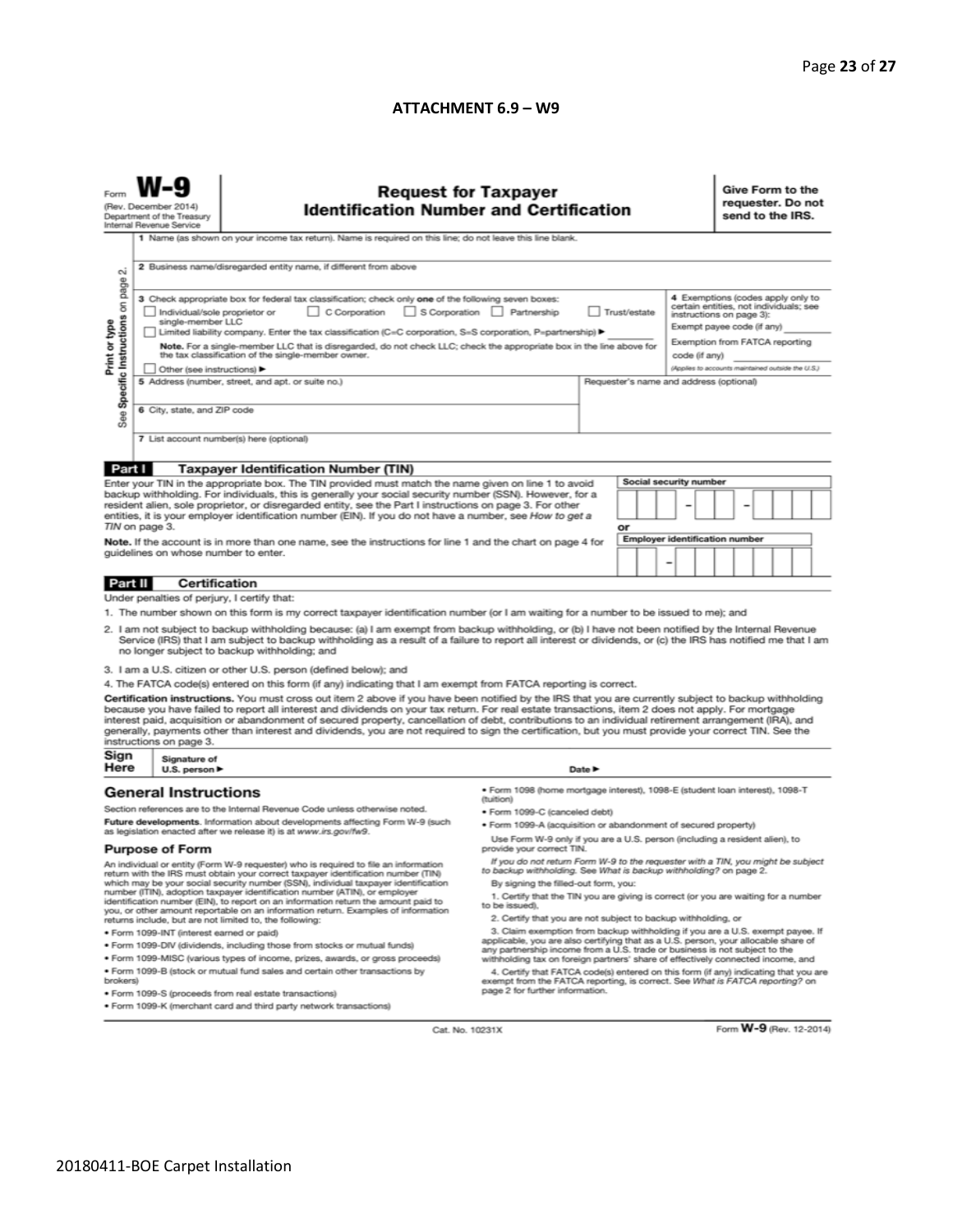# **ATTACHMENT 6.10 – Standard Terms & Conditions SUMNER COUNTY BOARD OF EDUCATION (SCS)**

### **1. PREPARATION AND SUBMISSION OF BID.**

- **a.** Failure to examine any drawings**,** specifications, or instructions will be at the proposer's risk. Any deviation from the stated terms, conditions and specifications must be coordinated with and approved in writing by the SCS Purchasing Supervisor.
- **b.** RFP SUBMITTAL / SIGNATURE: Proposal shall give the full name and business address of the bidder. If the proposer is a corporation, the name shall be stated as it is in the corporate charter. Proposals must be signed in ink by the proposer's authorized agent. Unsigned proposals will be rejected. Proposals are to be sealed and the outside of the envelope is to reference the RFP number. The person signing the proposal must show their title, and if requested by the institution, must furnish satisfactory proof of his or her authority to bind his or her company in contract. Proposer understands that by submitting a proposal with an authorized signature, it shall constitute an offer to SCS. Proposals must be typewritten or in ink; otherwise they may not be considered. Purchase orders will be issued to the firm name appearing on the W9. Facsimile responses will not be considered.
- **c.** SCS is not responsible for any costs incurred by any vendor pursuant to the RFP. The vendor shall be responsible for all costs incurred in connection with the preparation and submission of its proposal.
- **d.** All proposers must be in compliance with T.C.A. § 62-6-119 at the time of proposal submission and provide evidence of compliance with the applicable provisions of the chapter before such proposal may be considered.
- **e.** Proposals are to be received in the location designated in the RFP no later than the specified date and time. Late submissions will NOT be opened or considered.
- **f.** No erasures permitted. Errors may be crossed out and corrections printed in ink or typewritten adjacent to error and must be initialed in ink by person signing the proposal.
- **g.** Specifications: Reference to available specifications shall be sufficient to make the terms of the specifications binding on the proposer. The use of the name of a manufacturer, or any special brand or make in describing an item does not restrict the proposer to that manufacturer or specific article, unless specifically stated. Comparable products of other manufacturers will be considered if proof of compatibility is contained in the proposal. Proposers are required to notify SCSs Purchasing Supervisor whenever specifications/procedures are not perceived to be fair and open. The articles on which the proposal is submitted must be equal or superior to that specified. Informative and Descriptive Literature: The proposer must show brand or trade names of the articles proposed, when applicable. It shall be the responsibility of the proposer, including proposer's whose product is referenced, to furnish with the proposer such specifications, catalog pages, brochures or other data as will provide an adequate basis for determining the quality and functional capabilities of the product offered. Failure to provide this data may be considered valid justification for rejection of proposer.
- **h.** Samples: Samples of items when called for, must be furnished free of expense, and if not destroyed will, upon proposer's request within ten (10) days of RFP opening, be returned at the proposer's expense. Each sample must be labeled with the proposer's name, manufacturer's brand name and number, RFP number and item reference.
- **i.** Time of Performance: The number of calendar days in which delivery is to be made after receipt of order shall be stated in the RFP and may be a factor in making an award, price notwithstanding. If no delivery time is stated in the bid, bidder agrees that delivery is to be made within two weeks (10 business days) of order.
- **j.** Transportation and delivery charges should be included in the price and be fully prepaid by the vendor to the destination specified in the RFP. Proposal prices shall include delivery of all items F.O.B. destination.
- **k.** New materials and supplies must be delivered unless otherwise specifically stated in the RFP.
- **l.** Alternate/multiple bids will not be considered unless specifically called for in the RFP.
- **m.** Only proposals submitted on RFP forms furnished by SCS will be considered.
- n. By signing this RFP where indicated, the proposer agrees to strictly abide by all local, state and federal statutes and regulations. The proposer further certifies that this proposer is made without collusion or fraud.
- **o.** Error in Proposal. In case of error in the extension of prices in the proposal, the unit price will govern. Late submissions will NOT be opened or considered. Proposers are cautioned to verify their proposals before submission, as amendments received after the ITB deadline will not be considered. No proposals shall be altered, amended or withdrawn after opening. After proposal opening, a proposer may withdraw a proposal only when there is obvious clerical error such as a misplaced decimal point, or when enforcement of the proposal would impose unconscionable hardship due to an error in the proposal resulting in a quotation substantially below the other proposals received. Proposal withdrawals will be considered only upon written request of the proposer.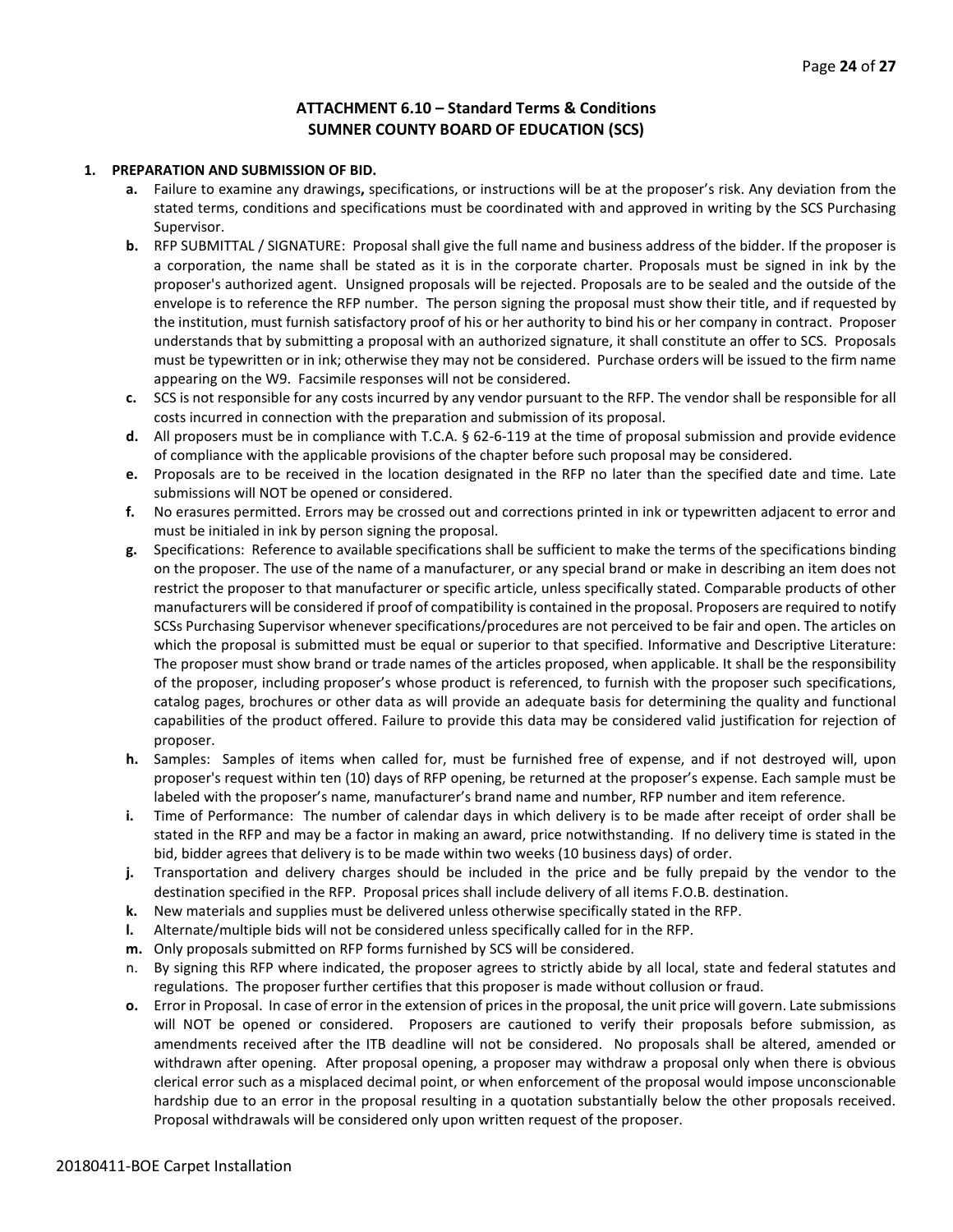- **2. OPEN RECORDS.** In order to comply with the provisions of the Tennessee Open Records Act, all proposals will be publicly opened and are subject to public inspection after the award upon written request. Proposers may be present at ITB opening. Summary information will be posted the SCS website, www.sumnerschools.org under the Invitation to Bid link.
- **3. ACCEPTANCE AND AWARD.** SCS reserves the right to reject any and all proposals and to waive any informality in proposals and, unless otherwise specified by the proposer to accept any item in the proposal. Action to reject all proposals shall be taken for unreasonably high prices, errors in the proposal documents, cessation of need, unavailability of funds, or any other reason approved by SCS.
	- a. Contracts and purchases will be made with the lowest, responsive, responsible, qualified proposer. The quality of the articles to be supplied, their conformity with the specifications, their suitability to the requirements of the Institution, cash discount offered, and the delivery terms will be taken into consideration.
	- b. Any deviation from these stated terms, specifications and conditions must be coordinated with and approved in writing by the Purchasing Supervisor.
	- c. Prices quoted on the response (if any) are to be considered firm and binding until the said equipment, supplies or services are in the possession of SCS.
	- d. SCS reserves the right to order more or less than the quantity listed in the proposal.
	- e. If a proposer fails to state a time within which a proposal must be accepted, it is understood and agreed that SCS shall have ninety (90) days to accept.
	- f. No purchase or contract is authorized or valid until the issuance of a SCS purchase order in accordance with SCS policy. No SCS employee is authorized to purchase equipment, supplies or services prior to the issuance of such a purchase order.
	- g. The contract may not be assigned without written SCS consent.
	- h. If the appropriate space is marked on the ITB, other Institutions (such as State, Local and/or Public Agencies) may purchase off the contract during the same period as SCS.
	- i. The awarded proposer will be required to post a performance and payment bond in the amount of 25% of the contract price if it exceeds \$100,000 as stated by T.C.A. §12-4-201.
	- j. If the project cost is in excess of \$25,000 a performance bond must be secured by the requesting part in an amount equal to the market improvement value.
- **4. PAYMENT**. Payment terms must be specified in the proposal, including any discounts for early payment. Partial payments will not be approved unless justification for such payment can be shown. Terms will be NET 30 days. Payment will not be made until the conditions and specifications of the RFP are inspected and approved as conforming by persons appointed by SCS.
- **5. DEFAULT OF SELECTED VENDOR.** In case of vendor default, SCS may procure the articles or services from other sources and hold the defaulting vendor responsible for any resulting cost. If the awarded vendor violates any terms of their response, the contract, SCS policy or any law, they may be disqualified from proposing for a period of two years for minor violations or longer for major violations. Proposals from disqualified proposers will not be accepted during the period of disqualification.
- **6. INSPECTION OF PURCHASES.** Articles received which are not equivalent will not be accepted and will be picked up by the vendor or returned to vendor, shipping charges collect. SCS shall have a reasonable period in which to inspect and accept or reject materials without liability. If necessity requires SCS to use nonconforming materials, an appropriate reduction in payment may be made.
- **7. TAXES.** SCS is tax exempt; do not include taxes in quotation. Vendors making improvements or additions to or performing repair work on real property for SCS are liable for any applicable sales or use tax on tangible personal property used in connection with the contract or furnished to vendors by the state for use under the contract.
- **8. NONDISCRIMINATION.** SCS is an equal opportunity employer. SCS and bidder agree to comply with Titles VI and VII of the Civil Rights Act of 1964, Title IX of the Education Amendments of 1972, Section 504 of the Rehabilitation Act of 1973, Executive Order 11,246, the Americans with Disabilities Act of 1990 and the related regulations to each. Each party assures that it will not discriminate against any individual including, but not limited to employees or applicants for employment and/or students, because of race, religion, creed, color, sex, age, disability, veteran status or national origin. In the event that any claims should arise with regards to violations of any such local, state or federal law, statues, rule or regulations, the vendor will indemnify and hold SCS harmless for any damages, including court costs or attorney fees, which might be incurred.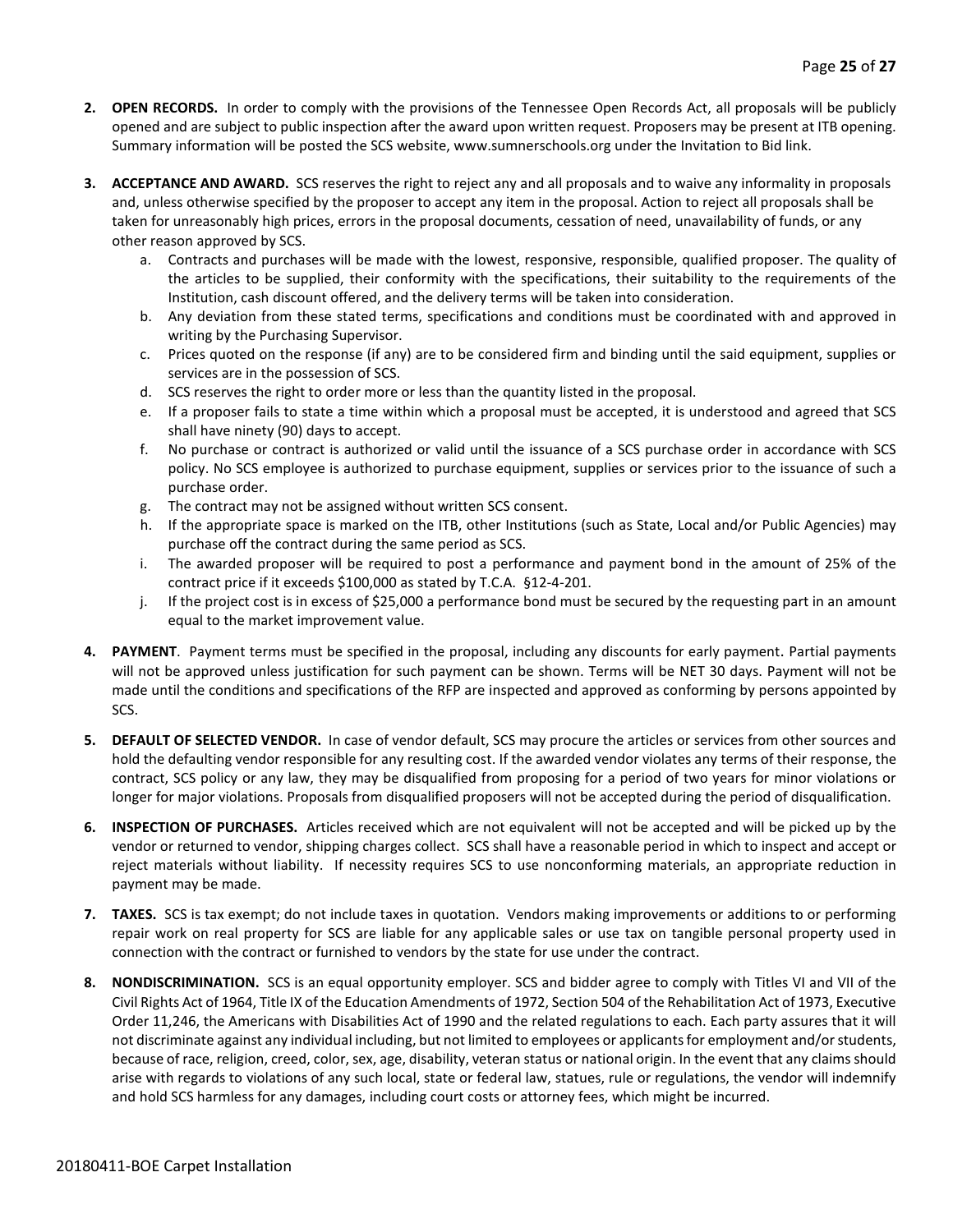- **9. PROHIBITIONS/NO VENDOR CONTRACT FORM.** Acceptance of gifts from vendors is prohibited. T.C.A. §12-4-106. The contract documents for purchase under this RFP shall consist of the successful proposer's bid and SCSs purchase order. **The proposer may request exceptions to terms and conditions and/or request SCS to accept other terms and conditions by means of subsequent documents such as invoices, warranty agreements, license agreements, etc. All subsequent document shall be open to revision for impermissible language. SCS reserves the right to render the proposal unresponsive and subject the proposal to rejection if successful terms cannot be negotiated.**
- **10. PROHIBITION ON HIRING ILLEGAL IMMIGRANTS.** Tennessee Public Chapter No. 878 of 2006, T.C.A. §12-3-309, requires that Contractor attest in writing that Contractor will not knowingly utilize the services of illegal immigrants in the performance of this Contract and will not knowingly utilize the services of any subcontractor, if permitted under this Contract, who will utilize the services of illegal immigrants in the performance of this Contract. The attestation shall be made on the form, Attestation re Personnel Used in Contract Performance ("the Attestation"), which is attached and hereby incorporated by this reference.
- **11. SALES AND USE TAX.** Before the Purchase Order/Contract resulting from this RFP/RFQ is signed, the apparent successful proposer must be registered with the Department of Revenue for the collection of Tennessee sales and use tax as required by T.C.A. §12-3-306.
- **12. ASSIGNMENT.** Neither the vendor nor SCS may assign this agreement without prior written consent of the other party.
- **13. LIABILITIES.** The vendor shall indemnify SCS against liability for any suits, actions or claims of any character arising from or relating to the performance under this agreement by the vendor or its subcontractors. SCS has no obligation for the payment of any judgement or the settlement of any claim made against the vendor or its subcontractors as a result of obligations under this contract.
- **14. APPLICABLE LAW.** Any contract shall be interpreted under the laws and statutes of the State of Tennessee. SCS does not enter into contracts which provide for mediation or arbitration. Any action arising from any contract made from this RFP shall be brought in the state courts in Sumner County, TN or in the United States Federal District Court for the Middle District of Tennessee.

Additionally, it is a violation of state statutes to purchase materials, supplies, services or any other item from a vendor that is a commissioner, official, employee or board member that has any financial or beneficial interest in such transaction, T.C.A. §12-4-101.

- **15. FUNDS**. The Proposer understands and accepts the non-appropriation of funds provision of SCS.
- **16. DATA PRIVACY AND SECURITY**. Personal Information (PI) includes but is not limited to that information protected by HIPAA, the HITECH Act, FERPA, or Gramm-Leach-Bliley) or such information which would allow a third party to gain access to the personal, medical or financial records of any of any party. Vendor represents and warrants that its collection, access, use, storage, disposal and disclosure of PI complies with all applicable federal and state privacy and data protection laws. Vendor represents and warrants that Vendor will maintain compliance with the SSAE 16 standard, and shall undertake any audits and risk assessments Vendor deems necessary to maintain compliance with SSAE16. If PI provided by SCS to Vendor is subject to FERPA. Vendor agrees that in its handling of FERPA data it will perform as a school official as that term is defined by FERPA regulations. Vendor acknowledges that its improper disclosure or re-disclosure of PI covered by FERPA may, under certain circumstances, result in Vendor's exclusion from eligibility to contract with SCS for at least five (5) years. Vendor shall provide SCS with the name and contact information for an employee of Vendor who shall serve as SCS's primary security contact and shall be available to assist Customer twenty-four (24) hours per day, seven (7) days per week as a contact in resolving obligations associated with any security incident in which it is reasonably suspected that there has been a breach of information security. Vendor shall immediately mitigate or resolve any Security Incident, at Vendor's expense and in accordance with applicable privacy rights, laws, regulations and standards. Vendor shall reimburse SCS for actual costs incurred by SCS in responding to, and mitigating damages caused by, any Security Incident, including all costs of notice and/or remediation incurred under applicable law as a result of the Security Incident.
- **17. IRAN DIVESTMENT ACT.** By submission of this proposal, each proposer and each person signing on behalf of any proposer certified, and in the case of a joint proposal, each party thereto certifies as to its own organization, under penalty of perjury, that to the best of its knowledge and belief that each proposer is not on the list created pursuant to T.C.A. §12-12- 106.